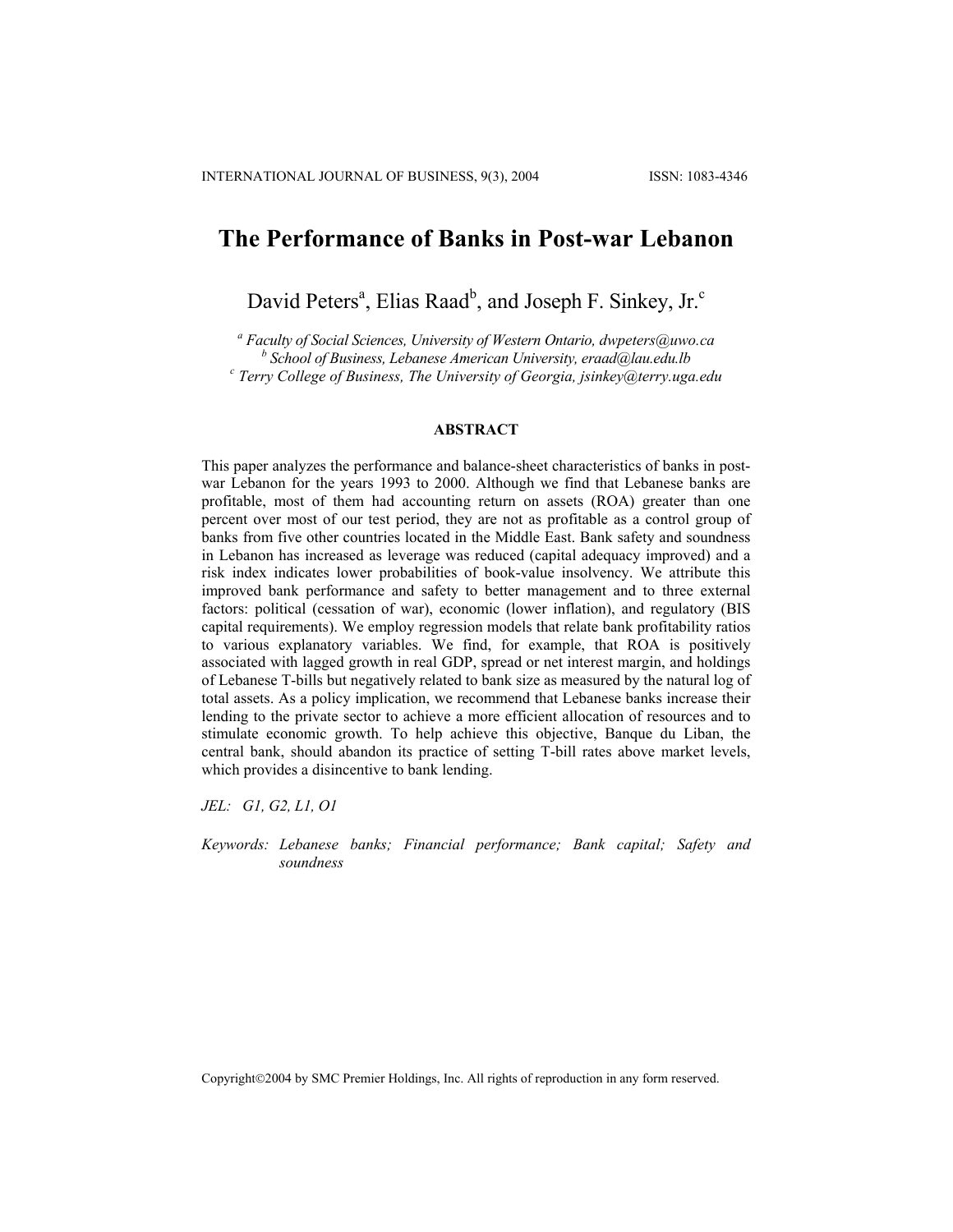### **I. INTRODUCTION**

Profitability in the banking sector has been extensively examined in developed countries, especially in North America and Europe. Evidence from these studies shows that bank profitability depends on several factors. Economic and financial data published by Banque du Liban (the central bank of Lebanon) and Lebanese banks indicate that the Lebanese banking industry has been among the most profitable economic sectors in Lebanon in the post civil-war era. Since no academic work investigating the performance of the banking sector in Lebanon has been published, this paper fills that void. We examine the performance of Lebanese banks during the years 1993 through 2000 and for a control group of banks from five other countries in the Middle East for the years 1995 through 1999. Paucity of information prohibits an exact data matching for the two groups. The return-on-equity accounting model (market data are not available) and a risk-index proposed by Hannan and Hanweck (1988] provide two of the methodological foundations for the univariate analysis. We estimate multiple regression models to attempt to explain the profitability of Lebanese banks. To provide background for the investigation, we also describe the characteristics of the Lebanese economy and its financial sector before, during, and after the civil war in Lebanon.

At the end of the civil war in Lebanon (1990), Charbaji, Mikdashi, and Chebaro [1994] describe Lebanese banks as having "suffered a severe decline in activity and profitability and dissolution of financial capital" (p. 86). Since then, we find that Lebanese banks are profitable but that the high ROEs in the first part of our test period are due more to leverage than profitable use of assets. In addition, we report that 52 control banks across five Middle East countries have greater asset efficiency (higher ROAs) and use less leverage. Various risk measures indicate that bank safety and soundness has improved in Lebanon as, for example, probabilities of book-value insolvency have declined. We attribute this improvement in bank safety to greater recognition by management of the importance of bank capital adequacy and to three external factors: political (cessation of war), economic (lower inflation), and regulatory (e.g., BIS capital requirements). Behind these performance measures, we document and analyze the portfolio characteristics that drive these results. Lebanese banks tend to follow a practice of using the money they receive in Lebanese pound deposits to invest in Lebanese treasury bills, and using the money they receive in US dollar deposits to make US dollar loans.

The paper proceeds as follows. The next section briefly describes the Lebanese economy and banking sector before and during the civil war. The third section focuses on these factors during the post-war period. The fourth section presents the data and our methodological approach. The fifth section analyzes our findings while the sixth section summarizes and concludes.

### **II. BANKING AND ECONOMIC ACTIVITY BEFORE AND DURING THE CIVIL WAR IN LEBANON**<sup>1</sup>

Prior to the civil war, specifically between the 1950s and mid-1970s, real GDP in Lebanon grew at an average annual rate of six percent and the annual inflation rate was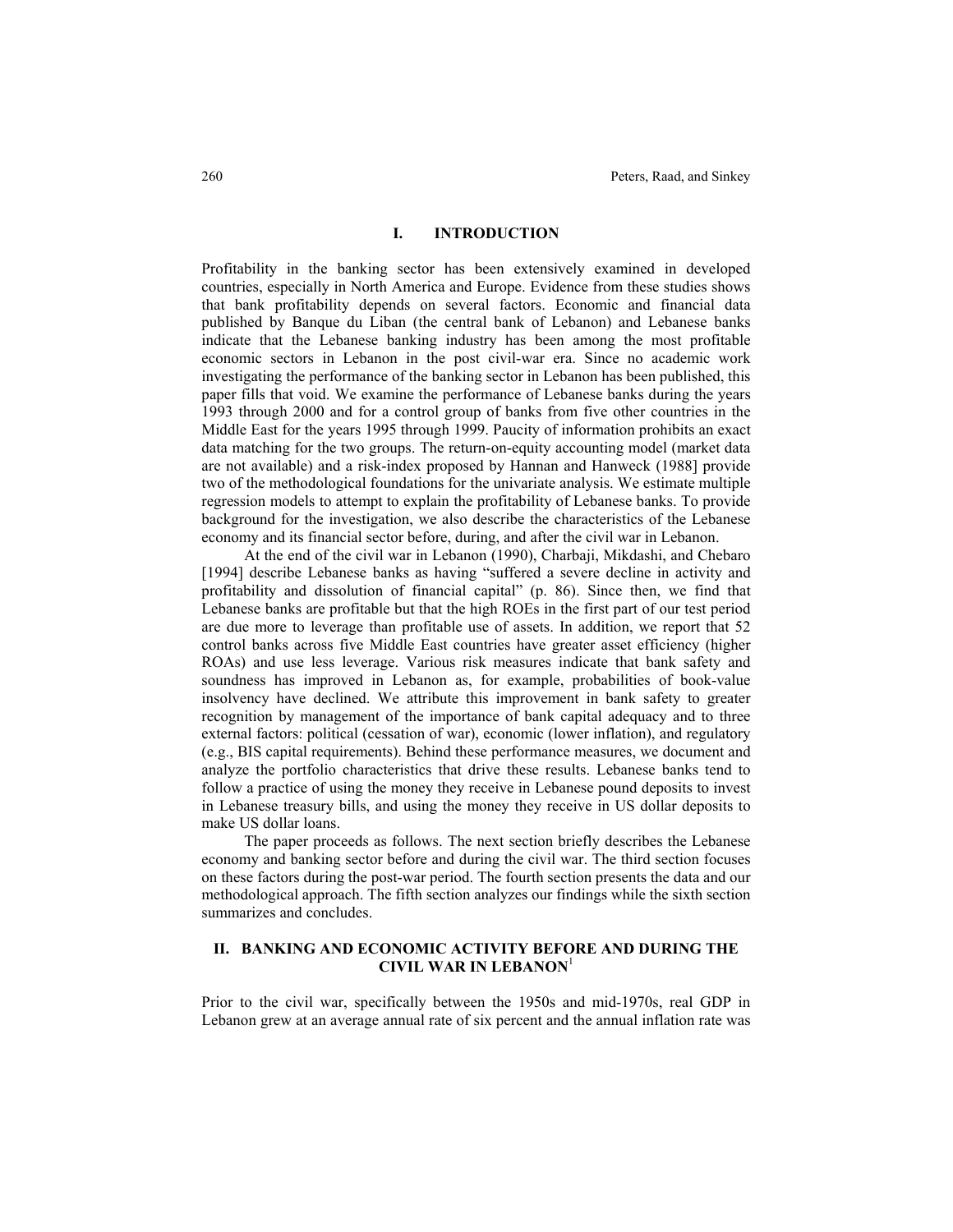a modest three percent. Over this period, the Lebanese banking industry flourished due to a strict banking secrecy law, which was introduced in 1956, and the flow of the petrodollars from the Arab world, a free-market economy, and a free exchange-rate system. In fact, Lebanon was the banking center of the Middle East. At one time, 100 domestic and foreign banks operated in Lebanon in the mid-1960s, mainly in Beirut, which also flourished as the social and cultural center of the region under the rubric "Paris of the Middle East."

The civil war, which started in April of 1975 and ended in October of 1990, had devastating effects on the Lebanese economy. A substantial proportion of the Lebanese labor force was killed or left the country. The Lebanese industrial, agricultural, and tourism sectors were devastated. Nominal per capita income was around \$820 in 1990, equivalent, in real terms, to about one-third of the per capita income in 1975.

|      |               |                | ECONOMIC GROWTH IN LEBANON (1991-2000) |          |                       |
|------|---------------|----------------|----------------------------------------|----------|-----------------------|
|      | GDP           | <b>GDP</b>     | Average                                |          |                       |
| Year | (Trillions of | (Equivalent    | Exchange                               | Real GDP | <b>Inflation Rate</b> |
|      | Lebanese      | in Billions of | Rate (Cost of                          | Growth   | (GDP)                 |
|      | Pounds)       | US\$)          | $US\$ in $LP$ )                        |          | Deflator)             |
| 1991 | 4.1           | 4.5            | 928                                    | 38.2%    | 51.5%                 |
| 1992 | 9.5           | 5.5            | 1,713                                  | 4.5%     | 120.0%                |
| 1993 | 13.1          | 7.5            | 1,741                                  | $7.0\%$  | 29.1%                 |
| 1994 | 15.3          | 9.1            | 1,680                                  | 8.0%     | $8.0\%$               |
| 1995 | 18.0          | 11.1           | 1,621                                  | $6.5\%$  | 10.6%                 |
| 1996 | 20.4          | 13.0           | 1,571                                  | 4.0%     | 8.9%                  |
| 1997 | 22.9          | 14.8           | 1,539                                  | $4.0\%$  | $7.7\%$               |
| 1998 | 24.5          | 16.2           | 1,516                                  | $3.0\%$  | 4.0%                  |
| 1999 | 24.8          | 16.4           | 1,508                                  | $1.0\%$  | $0.2\%$               |
| 2000 | 24.8          | 16.4           | 1,508                                  | $0\%$    | $0\%$                 |

**Table 1**−**Panel A**  Economic and financial data

Source: Banque du Liban, "Financial Markets Handbook"

The economic consequences of the civil war extracted a heavy price from the Lebanese banking sector as well. Specifically, hyperinflation and severe depreciation in the value of the currency led to disintermediation and declining loan values. For example, the average exchange rate depreciated from US\$ =  $2.29$  LP in 1975 to US\$ = 701.76 LP in 1990. Since 1998, the exchange rate has been pegged around  $USS = 1,508$ LP (Table 1, Panel A). Many bank customers pulled their funds out of Lebanese banks and reinvested them in banks and other financial institutions abroad (disintermediation). With bank borrowers under stress, bank profits turned to losses as loan default rates soared. Capital resources of Lebanese banks, the final line of defense for any bank,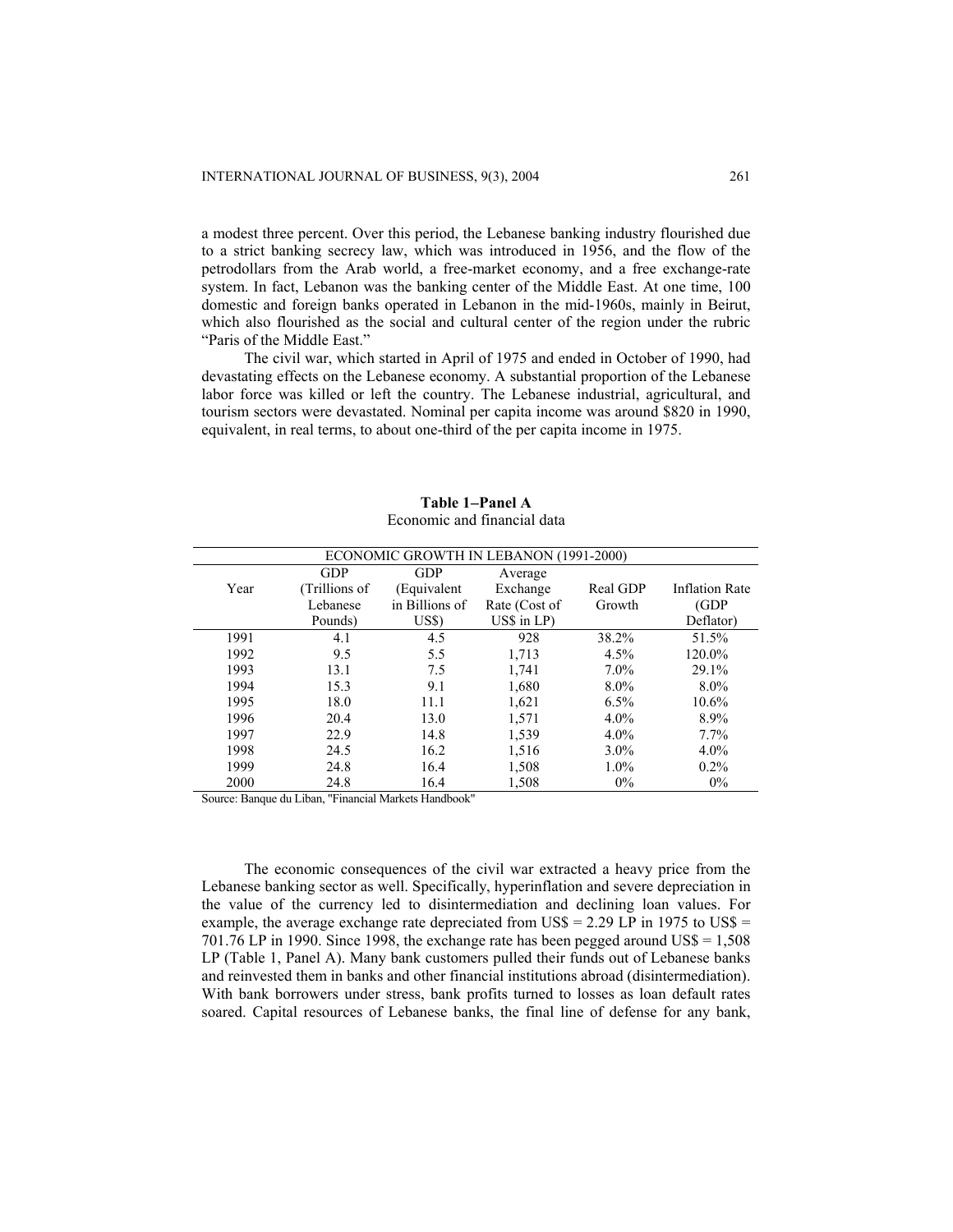were reduced dramatically and most banks became undercapitalized. In this environment, some banks went out of business. Nevertheless, the majority of Lebanese banks managed to survive the civil war and some of them even managed to open branches in foreign countries. Not surprisingly, foreign banks, such as Bank of America, Citibank, First National Bank of Chicago, and Bank of Nova Scotia withdrew from Lebanon during the civil war.

### **Table 1**−**Panel B**  Economic and financial data

| Summary of Lebanese Pound (LP) / US Dollar Exchange Rates, Average Yields on Various Financial |       |       |       |       |       |       |       |       |
|------------------------------------------------------------------------------------------------|-------|-------|-------|-------|-------|-------|-------|-------|
| Instruments and Inflation Rates, 1993-2000                                                     |       |       |       |       |       |       |       |       |
| Variable                                                                                       | 1993  | 1994  | 1995  | 1996  | 1997  | 1998  | 1999  | 2000  |
| LP/US\$ Exchange Rate at end of year                                                           | 1,711 | 1,647 | 1,596 | 1,552 | 1,527 | 1,508 | 1508  | 1508  |
| Average Rates on 3 months t-bills (in                                                          | 18.70 | 15.09 | 18.88 | 15.19 | 13.42 | 12.70 | 11.57 | 10.88 |
| $LP)$ %                                                                                        |       |       |       |       |       |       |       |       |
| Average Rates on 6 months t-bills (in                                                          | 19.94 | 17.21 | 20.65 | 16.93 | 14.30 | 13.78 | 12.74 | 11.43 |
| $LP)$ %                                                                                        |       |       |       |       |       |       |       |       |
| Average Rates on 12 months t-bills                                                             | 21.42 | 18.67 | 24.59 | 17.88 | 15.25 | 15.17 | 14.38 | 11.84 |
| $(in LP)$ %                                                                                    |       |       |       |       |       |       |       |       |
| Average Rates on 24 months t-bills                                                             | 25.32 | 19.23 | 23.36 | 22.79 | 16.83 | 16.72 | 15.89 | 14.14 |
| $(in LP)$ %                                                                                    |       |       |       |       |       |       |       |       |
| Average Rate on all T-bills (in LP) %                                                          | 21.35 | 17.55 | 21.87 | 18.2  | 14.95 | 14.59 | 13.65 | 12.07 |
| Average Rates On Bank Deposits in                                                              | 12.78 | 13.16 | 15.14 | 14.71 | 12.68 | 12.97 | 11.94 | 10.68 |
| $LP\%$                                                                                         |       |       |       |       |       |       |       |       |
| Average Discount and Loans Rates in                                                            | 28.53 | 23.88 | 24.52 | 25.21 | 20.29 | 20.24 | 19.48 | 18.15 |
| $LP\%$                                                                                         |       |       |       |       |       |       |       |       |
| Spread Between Average Rates on t-                                                             | 8.57  | 4.39  | 6.73  | 3.49  | 2.27  | 1.62  | 1.71  | 1.39  |
| bills and Rates on Deposits (in LP) %                                                          |       |       |       |       |       |       |       |       |
| Spread Between Average Rates on                                                                | 15.75 | 10.72 | 9.38  | 10.50 | 7.61  | 7.27  | 7.54  | 7.47  |
| Discount and Loans and Average                                                                 |       |       |       |       |       |       |       |       |
| Rates on Deposits in LP %                                                                      |       |       |       |       |       |       |       |       |
| Repo Rate (in LP) %                                                                            | 31.61 | 30.00 | 43.75 | 27.83 | 27.08 | 30.00 | 27.92 | 20.83 |
| Inter-Bank Rate in LP %                                                                        | 6.60  | 7.33  | 34.88 | 11.19 | 13.00 | 11.23 | 7.46  | 7.58  |
| Average Discount and Loans Rates in                                                            | NA    | NA    | 12.03 | 11.91 | 11.76 | 11.54 | 10.95 | 11.19 |
| US\$ %                                                                                         |       |       |       |       |       |       |       |       |
| Average Rates On Bank Deposits in                                                              | NA    | NA    | 5.29  | 5.41  | 5.72  | 5.89  | 5.60  | 5.92  |
| US\$ %                                                                                         |       |       |       |       |       |       |       |       |
| Spread Between Average Rates on                                                                | NA    | NA    | 6.74  | 6.5   | 6.04  | 5.65  | 5.35  | 5.27  |
| Discount and Loans and Average                                                                 |       |       |       |       |       |       |       |       |
| Rates on Bank Deposits in US\$ %                                                               |       |       |       |       |       |       |       |       |
| Rate of Inflation %                                                                            | 29.1  | 8.0   | 10.6  | 8.9   | 7.7   | 4.0   | 0.2   | 0.0   |

Note: A few outliers exist in the data. The average inter-bank rates were 275% and 43% in May and August, 1995, respectively. The average inter-bank rates were 45% and 36% in September 1997 and December 1998, respectively.

Sources: Banque du Liban website, Banque du Liban, "Financial Markets Handbook"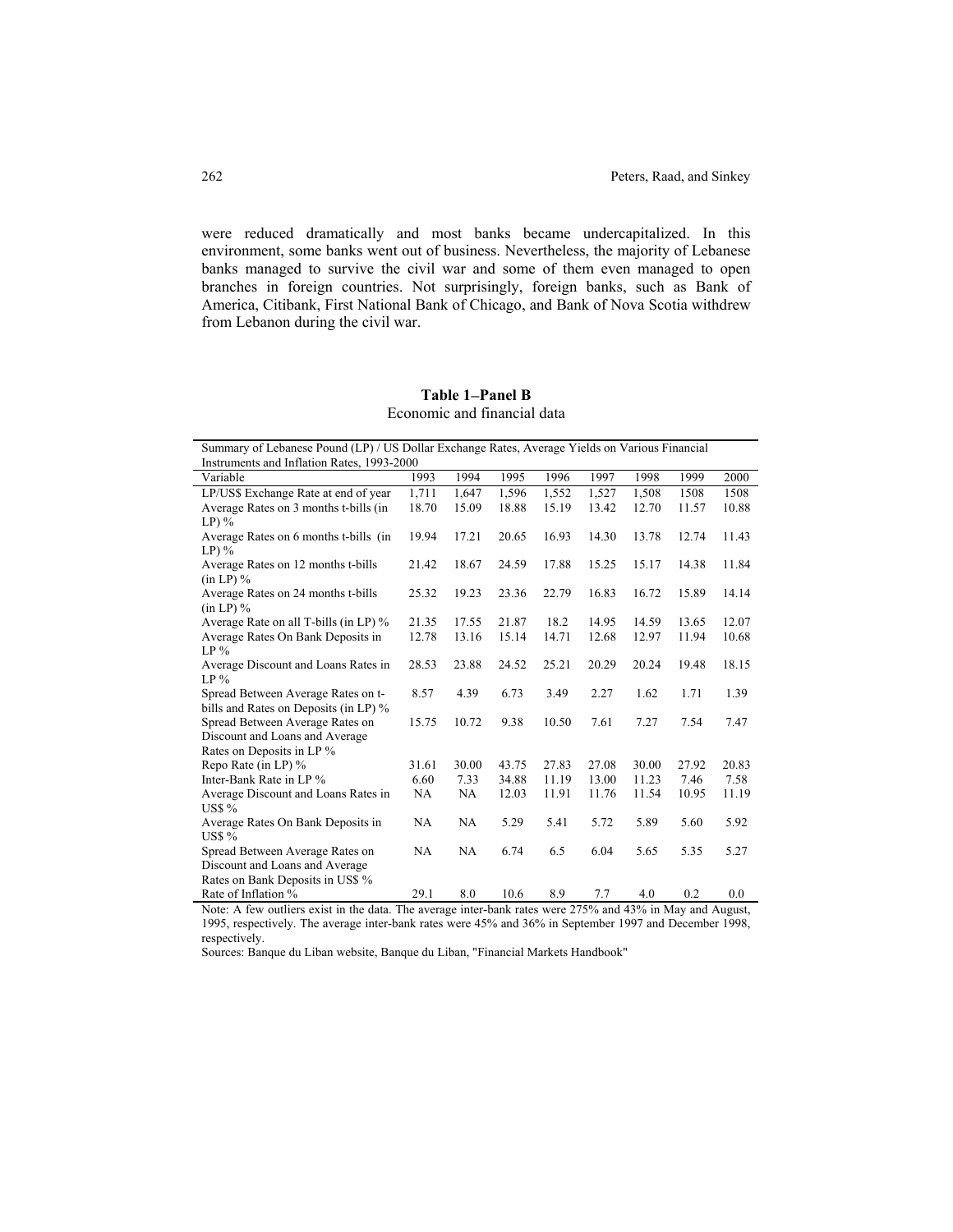During the war, the Lebanese economy became dollarized and those customers that continued to support Lebanese banks tended to keep their funds in US dollar deposits rather than Lebanese pound deposits. With slack loan demand and the government trying to fund the war effort, Lebanese banks increased substantially the proportion of their assets held in Lebanese treasury bills, which coincidently offered high yields. Although foreign investments in the country were reduced, a substantial amount of funds kept flowing into the country, either from Lebanese living and working abroad or from parties and countries that were helping to finance the militias that were fighting each other.

By the end of the civil war, although total assets of the Lebanese banking sector had increased, in nominal terms, from about \$4.7 billion in 1975 to \$5.7 billion in 1990, they had declined in real terms because of inflation. Regarding personnel and facilities, a paucity of both existed as Lebanese bank employees lacked modern training and facilities lagged substantially behind those in developed countries.

After the cessation of the civil war in October of 1990, some of the foreign banks that had left Lebanon during the war returned, including Citibank, Bank of Nova Scotia, and ING Bank. In addition, new foreign banks opened branches in Lebanon, e.g., Commerzbank and Berliner Bank. The resurgence of the banking sector, including a substantial amount of foreign investment, provided the funds needed to begin rebuilding Lebanon. As vital as financial capital is to a banking system, the restoration of reputational capital (confidence) also was critical. With confidence in the banking sector growing, the future of Lebanon began to look brighter. We now turn to a look at Lebanon during the post-war period.

### **III. THE LEBANESE ECONOMY AND BANKING ENVIRONMENT DURING THE POST-WAR PERIOD**

With a population of nearly four million and a gross domestic product equivalent to US\$16.4 billion (1.7% of US GDP), Lebanon had a per capita income of roughly \$4,100 in 2000 compared to \$35,000 in the US. Four sectors form the backbone of the economy: agriculture, trade, services, and tourism. Although the civil war in Lebanon ended in 1990 and the political and social situation in Lebanon improved during the 1990s, the overall environment has not been conducive to economic growth. This shortcoming restricted the economy's potential, especially with respect to tourism, which until the late 1990s was depressed because of uncertainty regarding safe travel conditions.<sup>2</sup> Recently, however, Beirut has been attempting to reclaim its title as the "Paris of the Middle East."

Panel A of Table 1 shows some basic data for the Lebanese economy for the years 1991 to 2000. Nominal GDP (in US\$) grew at an annual average rate of 12 percent over this period but inflation cut real growth considerably to 4.2 percent per annum (excluding 1991). During 2000, although the inflation rate was down to zero percent (from 120 percent in 1992), real GDP growth also was zero percent. During the 1990s and continuing today, the Lebanese economy faces challenges with respect to (1) government-budget deficits, (2) current-account deficits, (3) high interest rates, and (4) high unemployment. We address these four areas next.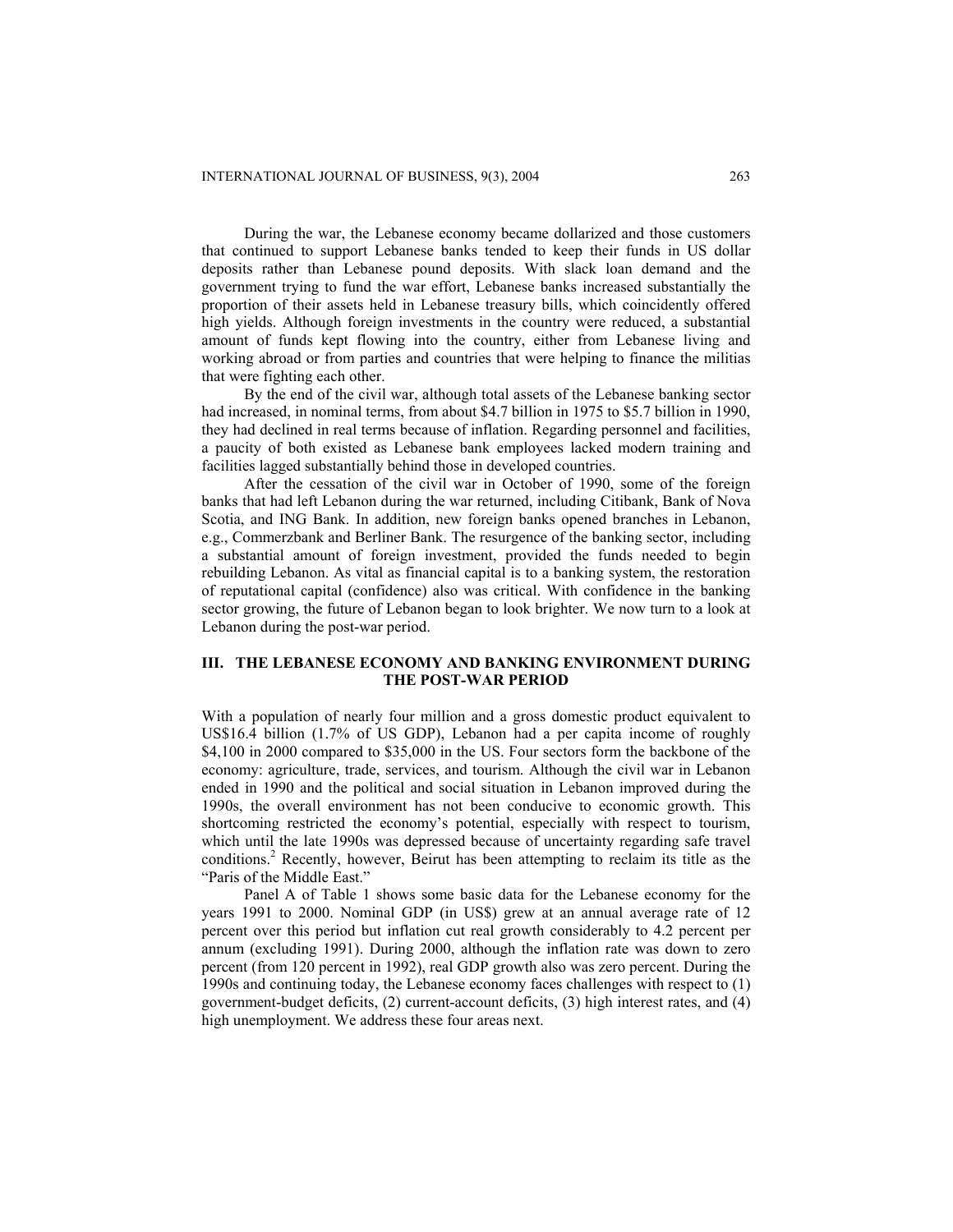### **A. Budget Deficits**

The Lebanese public infrastructure was badly damaged during the civil war. In the years following the conflict, the government incurred large capital expenditures, financed mainly by issuing treasury bills and notes rather than by taxes. Since 1994, deficits have been around LP 3 trillion (equivalent to US\$2 billion) every year. Even though capital expenditures have been reduced, the government is making substantial interest payments on its accumulated debt. The current net total debt of Lebanon stands at LP 45.4 trillion (equivalent to US\$30 billion), more than 100 percent of the nation's gross domestic product.

#### **B. Current-Account Deficits**

Lebanon has had large trade deficits in recent years. In 2000, for example, exports of goods amounted to the equivalent of US\$714 million while imports of goods amounted to the equivalent of US\$6.2 billion. Lebanon's exports are primarily to countries in the Middle East while its imports are primarily from European countries. The Lebanese economy has a substantial surplus in services, primarily derived from tourism.<sup>3</sup> Despite having substantial current-account deficits, a positive balance of payments has existed in the post-war period. This positive balance has been propped up by external capital inflows and from remittances by Lebanese living outside Lebanon to family members in Lebanon.<sup>4</sup>

### **C. High Interest Rates and High Unemployment**

Large government borrowings during the post-war period have put substantial pressures on financial markets. To induce investors to buy treasury bills and notes, the Lebanese government offers high interest rates on its debt obligations. Panel B of Table 1 shows that the yield on three-month treasury bills has averaged 14.6 percent while the yield on two-year treasury notes has averaged 19.29 percent for the years 1993 to 2000. The average rate on all treasury obligations has declined, however, dropping from 21.4 percent in 1993 to 12.07 percent in 2000. The combined effects of high interest rates, rising wages, and a currency that has risen vis-a-vis its major trading partners has dampened real economic growth over the past few years. Although inflation has slowed down considerably, the economy is still experiencing substantial unemployment.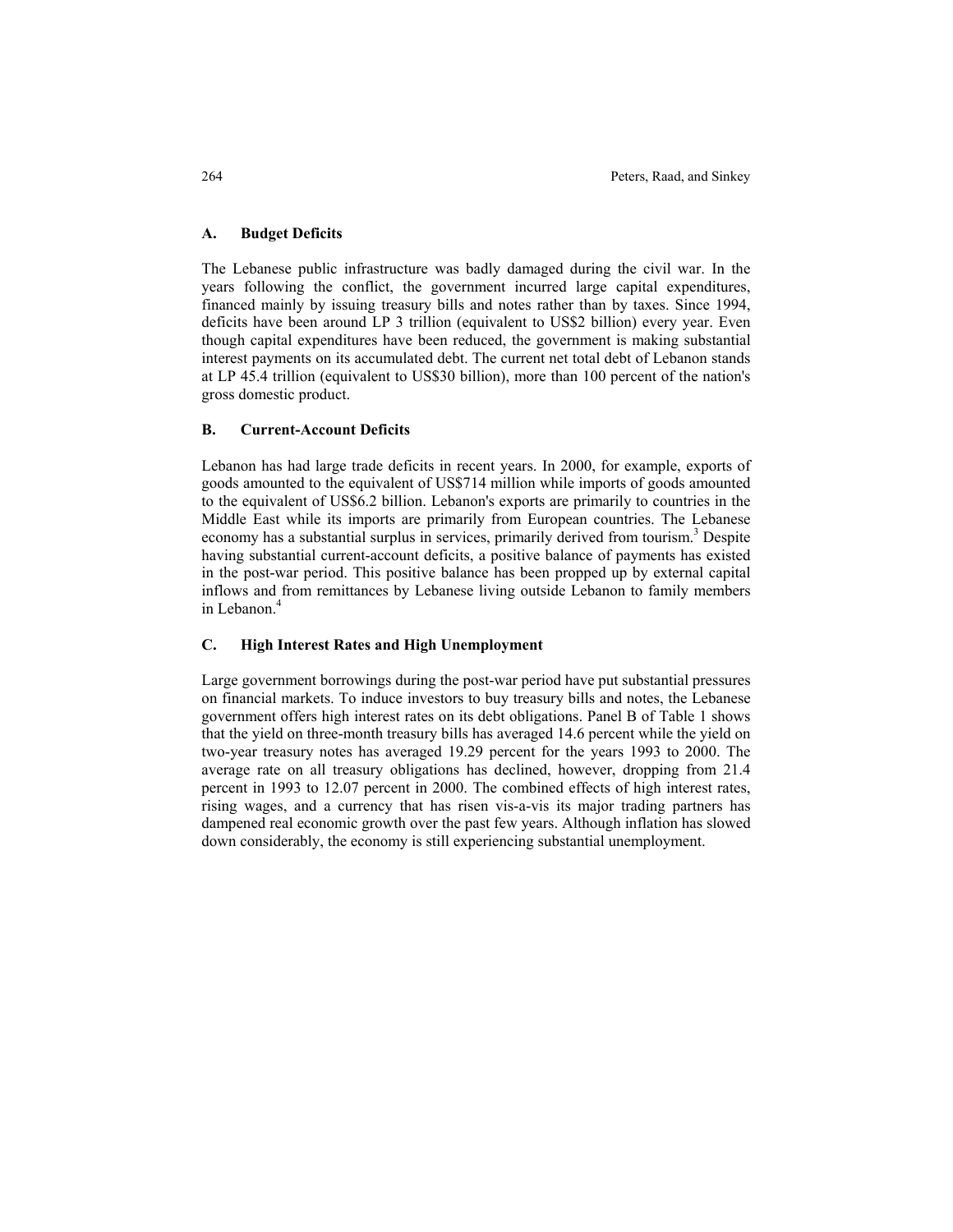#### **D. Financial Markets and Interest Rates**

Financial markets in Lebanon are underdeveloped compared to industrialized nations in Europe or standards in North America. Lebanon has one stock exchange, the Beirut Stock Exchange, but only 14 companies with a total market capitalization of approximately \$3 billion were listed on the exchange at the end of 2000. The stocks of six additional companies were traded over the counter. Although no bond market exists in Lebanon, some large Lebanese banks issue bonds in European markets. In addition, there is no money market in Lebanon. Moreover, since the Lebanese government's treasury bills and notes are only quasi-marketable securities, no secondary market exists where investors can trade treasury securities. The only liquidity for treasury securities is provided by the central bank, which buys back its obligations but only at a substantial discount.

Panel B of Table 1 shows the average yields on three-month and 24-month treasury obligations and average interest rates on Lebanese pound loans and deposits for the years 1993 to 2000. Overall, interest rates were high and volatile compared to those in other industrialized countries throughout the period. For example, the yield on the three-month treasury bills averaged 18.7 percent in 1993, fell to 15.1 percent in 1994, went up to 18.9 percent in 1996, but then fell to 10.9 percent in 2000. The yields on treasury bills of other maturities followed a similar pattern.

The average interest rates on discounts and loans denominated in Lebanese pounds were exceptionally high from 1993 to 2000. For example, the average LP loan rate was 28.5 percent in 1993 but fell to 18.2 percent in 2000.<sup>5</sup> In contrast, the average LP deposit rate was 12.8 percent in 1993, went as high as 15.1 percent in 1995, but dropped to 10.7 percent in 2000. The data show that the interest rates paid on LP loans are less volatile than the yields on Lebanese treasury bills. For purposes of comparison, Panel B of Table 1 also presents the inflation rate for each year.

Lebanese banks offer loans and deposits denominated in US dollars (USD) as well as those denominated in Lebanese pounds. The average interest rates on USD loans and deposits are much lower than those denominated in LP, but are still higher than the yields on financial instruments in the US. Panel B of Table 1 shows the average USD loan and deposit rates for the years from 1995 to  $2000$ .<sup>6</sup> Rates on deposits ranged from 5.29 percent (1995) to 5.92 percent (2000) while loan rates ranged from 12.03 percent (1995) to 11.19 percent (2000).

#### **E. Business Structure**

Most businesses in Lebanon are family-owned organizations that mainly finance themselves by issuing stock to family and friends and by obtaining loans from banks. As a result, banks should play an important role in commercial finance but, as we document below, they come up short in their pivotal role of allocating resources more efficiently. The main problem is the high yield on Lebanese treasury obligations, which discourages lending to the private sector. The high yields are costly to investors, however, as Lebanese treasury obligations do not have well-developed secondary markets and the central bank only liquidates them at a substantial discount.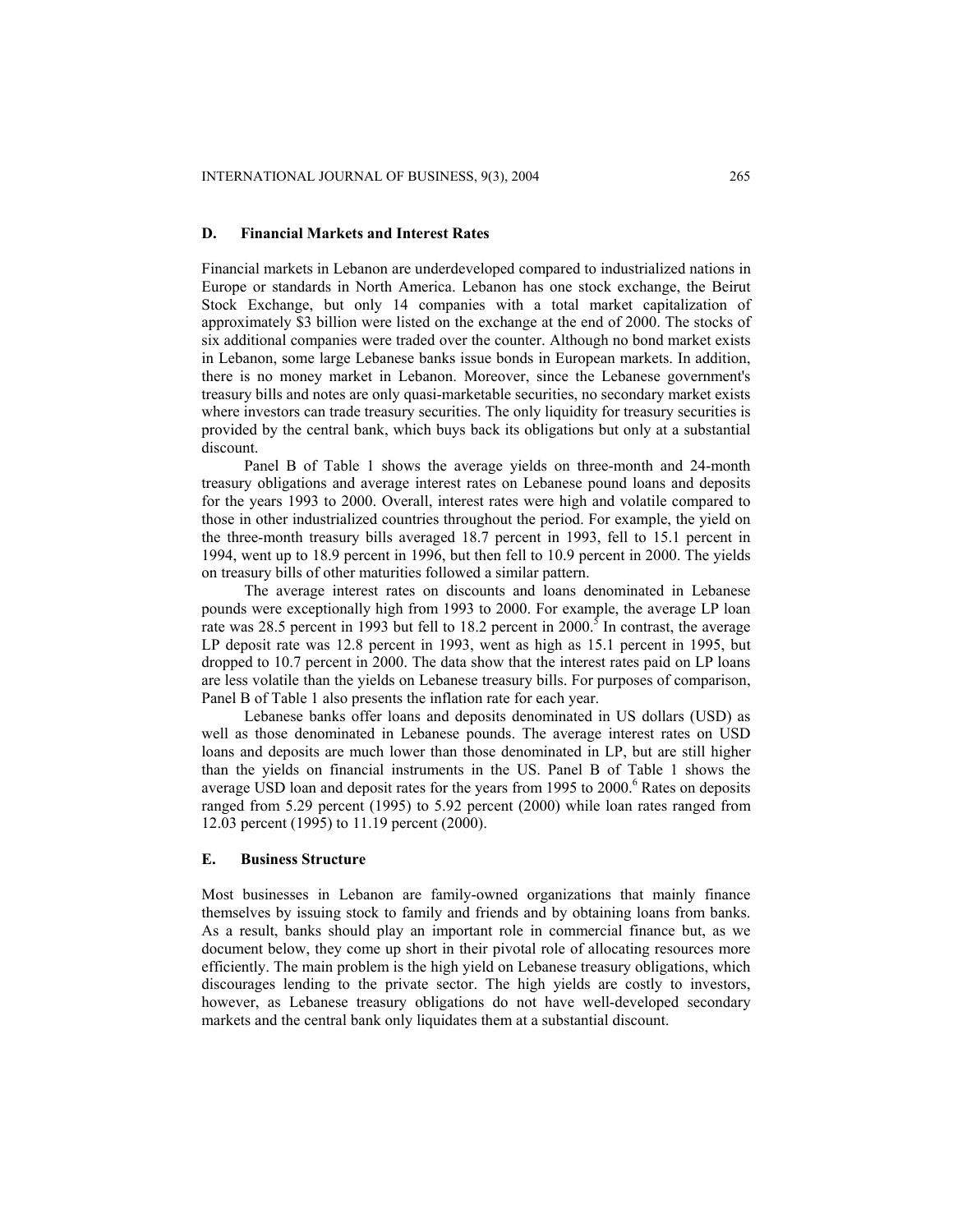### **F. Banking Structure and Regulation**

There are five major types of financial intermediaries in Lebanon: (1) commercial banks, (2) banks specializing in medium and long-term credit, (3) money dealers, (4) financial institutions that would be regarded as investment banking firms, and (5) brokerage firms. In addition to these institutions, a number of foreign banks have representative offices in Lebanon. As of year-end 2000, a total of 59 commercial banks existed in Lebanon, 17 of which were subsidiaries of foreign banks. Seven banks specialize in medium- and long-term credit by providing residential mortgage loans or long-term loans to businesses secured by property. Money dealers are primarily small retail foreign-exchange dealers and do not provide loans or take deposits. At the end of 2000, there were 28 financial institutions in Lebanon that would be referred to as investment banks in North America; these firms are relatively small in size and assist firms in obtaining long-term financing and also trade securities on behalf of customers. In addition, there were five brokerage institutions that trade securities on behalf of customers but do not underwrite securities.

Banks are required to have shareholders capital of at least 10 billion Lebanese pounds (US\$6.7 million) plus 250 million Lebanese pounds (US\$167,000) for each branch.<sup>7</sup> Banks are required to keep reserves of 13 percent, but some of these reserves can be invested in treasury bills. Banks are also required to comply with the BIS riskbased-capital (RBC) requirements.

#### **IV. DATA AND METHODOLOGY**

We draw the initial sample of banks for this study from issues of Bilanbanques<sup>8</sup> from 1993 to 2001. Similar to other countries, individual banks furnish the financial data for these reports. All banks in Lebanon are included in our sample except those (1) owned by the government, (2) classified as investment banks, or (3) do not report incomeexpense and balance-sheet data in Bilanbanques.<sup>9</sup> The number of banks included in our sample varies by year and ranges from 66 to 54 with 65 in 1993, 65 in 1994, 66 in 1995, 64 in 1996, 62 in 1997, 52 in 1998, 59 in 1999, and 54 in 2000. Overall, our sample captures approximately 92 percent of all commercial banks in Lebanon.<sup>10</sup> We compare our sample banks with a control group of 52 banks from five countries, including United Arab Emirates (18 banks), Saudi Arabia (10), Kuwait (8), Bahrain (9), and Oman (7). Our comparisons, however, are limited because we only have two profitability measures and a leverage factor for our control banks.

### **A. Descriptive Methods**

We use several approaches to analyze the performance of our sample banks, including univariate (descriptive) tests and multivariate analyses. First, we employ the accounting return-on-equity (ROE) model to investigate profitability and leverage, that is, ROE =  $ROA \times EM$ , where  $ROA =$  return on assets and EM equals the equity multiplier. Three variables, total assets, total equity, and profits, define these three ratios with ROE  $=$ profits/equity,  $ROA = \text{profits/assets}$ , and  $EM =$  assets/equity. In addition, we analyze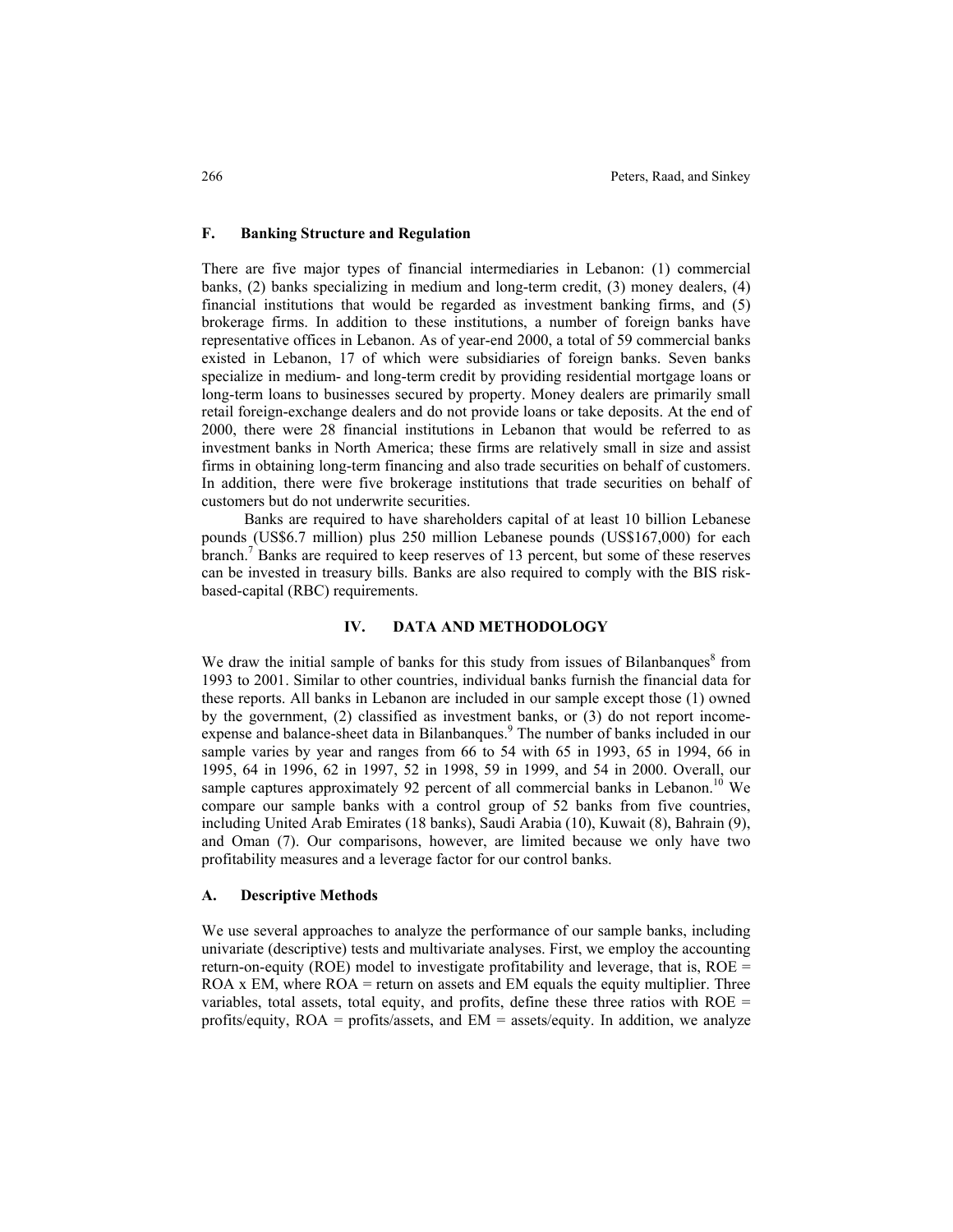the components of bank profitability by focusing on net interest margin (NIM  $=$  net interest income/total assets) and operating expenses. Since the portfolios of assets and liabilities that banks hold drive these cash flows, we also examine these balance-sheet characteristics.

To investigate bank riskiness and the probability of book-value insolvency, we employ the risk index suggested by Hannan and Hanweck [1988] and used by various other researchers, for example, Liang and Savage [1990], Eisenbeis and Kwast [1991], Sinkey and Nash [1993], Nash and Sinkey [1997], and Blasko and Sinkey [2004]. The empirical version of the risk index we employ is calculated as follows:

$$
RI = (\overline{ROA} + EM^{-1}) / \sigma_{ROA}
$$
 (1)

where ROA bar is average return on assets, $^{11}$  EM<sup>-1</sup> is the reciprocal of EM or the ratio of shareholders' equity to total assets, and  $\sigma_{\text{ROA}}$  is the standard deviation of ROA. Hannan and Hanweck [1988] derive the upper bound probability of book value insolvency (p) and show that it equals  $1/[2(RI)^{2}]$ . Thus, for example, if a bank has RI = 2.0, its probability of book-value insolvency would be 12.5 percent; in contrast, if RI = 50, then  $p = 0.02$  percent.

#### **B. Regression Framework**

To complement the univariate methods described above, we employ multiple regression analysis to attempt to explain the profitability of Lebanese banks over the years 1993- 2000. Our models build on the existing empirical literature including Bourke (1989), Molyneux and Thornton (1992), Berger (1995), Goldberg and Rai (1996), Neely and Wheelock (1997). Using ROE and ROA as alternative dependent variables, we test various regression models in which independent variables attempt to capture relationships between profitability and the level of interest rates, capital structure, concentration, government ownership and changes in per capita income. In addition, we test the relationship between bank profitability and size, $12$  asset portfolio composition, off-balance sheet items, ownership by a foreign bank, and the ratio of employment to assets. We do not test the relationship between profitability and changes in per capita income or concentration, since we lack detailed data to test regression models that include our control group of banks from outside Lebanon. In addition, we do not test the relationship between profitability and government ownership because the few government-owned banks in Lebanon are special-purpose banks that are not included in our sample of banks.

### **V. EMPIRICAL FINDINGS**

This section first presents our univariate or descriptive findings followed by our regression results.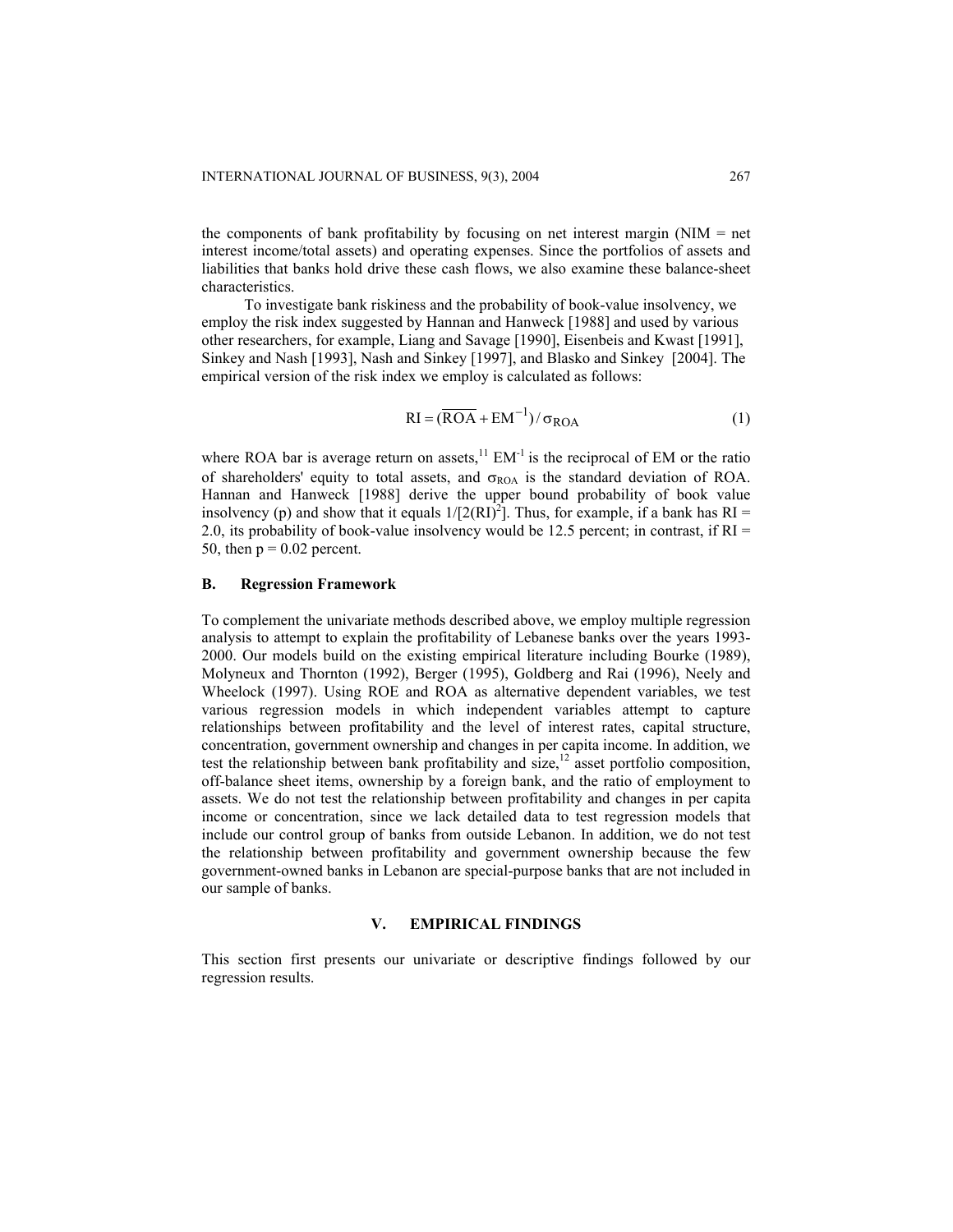### **A. Balance-Sheet Characteristics**

Lebanese banks had average total assets of 1,316 billion Lebanese pounds (approximately US\$869 million) at the end of 2000. Total assets grew at a compound annual rate of 25 percent from 1993 through 2000. In contrast, since total equity capital grew at a compound rate of almost 48 percent, our sample banks reduced their leverage substantially. All other things being equal, Lebanese banks became safer (i.e., the traditional notion of bank capital as a buffer or cushion for absorbing losses) over our test period as EM declined from 46.7 (1993) to 15 (2000) based on ratios of the aggregate data. Averages of individual bank's EMs show a similar improvement as EM (= ROE/ROA) declined from 79.69 (1993) to 7.8 (2000). Based on either measure, we attribute this improvement in bank safety to four factors: political (cessation of war), economic (lower inflation), regulatory (BIS capital requirements), and managerial (greater recognition of the importance of capital adequacy and risk management).

The assets of banks in Lebanon can be classified into four broad categories: (1) treasury bills denominated in Lebanese pounds (LP), (2) loans denominated in LP, (3) loans denominated in foreign currencies (USD), and (4) other assets. Table 2 shows the average proportion of total assets invested in each of these asset-classes for the banks in our sample.

The macroeconomic environment and local traditions have some interesting effects on the portfolio composition of Lebanese banks. Because of huge government deficits and the decline of the Lebanese pound during the civil war, many Lebanese people distrust their own currency. Table 2 shows loan and deposit data that capture these effects. For example, at year-end 2000, the average deposit-to-asset ratios were 27 percent in LP but 49 percent in USD. The highest LP deposit-to-asset ratio was 30 percent (1996) while the highest USD deposit-to-asset ratio was 55 percent (1993). The loan-to-asset ratios reveal an even stronger preference for USD loans over LP loans. For example, at year-end 2000, the ratios were 26 percent and 4.7 percent, respectively. A loan-to-asset ratio of only 30.7 percent would be considered small (and unacceptable) in industrialized nations. Bank lending in Lebanon is primarily to business firms. The residential mortgage market is small in Lebanon and banks have only a small proportion of their assets invested in such loans; traditionally, young people in Lebanon buy homes by obtaining financing from relatives rather than borrowing from financial institutions.<sup>13</sup>

If Lebanese banks have less than 31 percent of their assets in the form of loans, what do they do with their funds? The high yield on LP treasury securities (Table 1, Panel B) makes them an attractive investment for Lebanese banks. Table 2 shows that our average sample bank had 21 percent of its total assets invested in LP treasury securities at the end of 2000. Over our test period, this ratio ranged from 21 percent (1993) to 29 percent (1996).

The composition of total assets also varied among banks as shown by the standard deviations of the balance-sheet ratios. The most obvious trend over time has been the relative increase in the proportion of total assets invested in treasury bills and the relative decrease in the proportion of assets invested in other assets.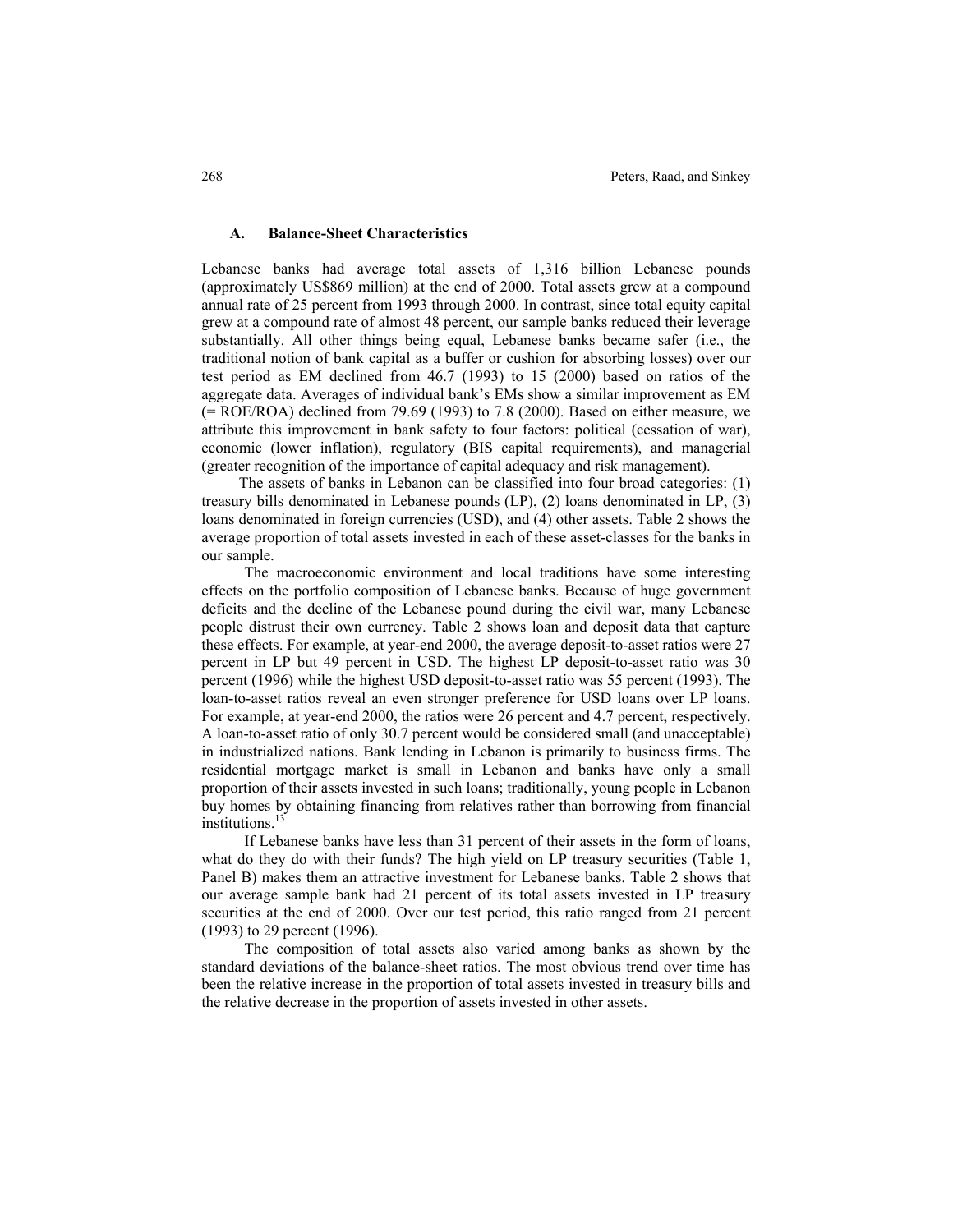| <b>Table 2</b> Statistical description of selected balance sheet ratios. Total Equity to Total Assets ( <i>Equity/Assets</i> ), Investment in Lebanese Pounds<br>Treasury Bills to Total Assets (LPtbills/Assets), Lebanese Pounds Discounts and Loans to Total Assets (LPloans/Assets), Foreign Currencies<br>Deposits to Total Assets (FCdeposits/Assets), Other Assets to Total Assets (Other Assets/Assets), and Off-Balance Sheet Assets to Total Assets<br>Discounts and Loans to Total Assets ( <i>FCloans/Assets</i> ), Lebanese Pounds Deposits to Total Assets ( <i>LPdeposits/Assets</i> ), Foreign Currencies<br>(Off-balance/Assets) |       |                          |            |             |             |                                                  |                            |       |                          |               |                          |      |                          |                   |                            |       |
|---------------------------------------------------------------------------------------------------------------------------------------------------------------------------------------------------------------------------------------------------------------------------------------------------------------------------------------------------------------------------------------------------------------------------------------------------------------------------------------------------------------------------------------------------------------------------------------------------------------------------------------------------|-------|--------------------------|------------|-------------|-------------|--------------------------------------------------|----------------------------|-------|--------------------------|---------------|--------------------------|------|--------------------------|-------------------|----------------------------|-------|
|                                                                                                                                                                                                                                                                                                                                                                                                                                                                                                                                                                                                                                                   |       | 1993                     |            | 1994        |             | 1995                                             |                            | 1996  | 1997                     |               | 1998                     |      | 1999                     |                   | 2000                       |       |
| Variable                                                                                                                                                                                                                                                                                                                                                                                                                                                                                                                                                                                                                                          |       | Mean Stand<br>$N=65$ Dev | $N=65$ Dev | Mean Stand  | $N=66$ Dev  | Mean Stand                                       | Mean Stand<br>$N = 64$ Dev |       | Mean Stand<br>$N=62$ Dev |               | Mean Stand<br>$N=59$ Dev |      | Mean Stand<br>$N=59$ Dev |                   | Mean Stand<br>$N = 54$ Dev |       |
| Equity/Assets                                                                                                                                                                                                                                                                                                                                                                                                                                                                                                                                                                                                                                     |       | 0.036 0.05               | 0.042 0.04 |             | 0.10        | 0.14                                             | 0.086 0.053                |       | 0.118 0.105              |               | 0.115 0.10               |      | 0.099 0.072              |                   | 0.0940063                  |       |
| LPtbills/Assets                                                                                                                                                                                                                                                                                                                                                                                                                                                                                                                                                                                                                                   | 0.21  | 0.10                     | 0.255      | 0.11        | 0.25        | $\overline{0.11}$                                | 0.29                       | 0.12  | 0.235                    | 0.116         | $0.24$ $0.12$            |      | 0.30                     | 0.14              | 0.214 0.11                 |       |
| LPloans/Assets                                                                                                                                                                                                                                                                                                                                                                                                                                                                                                                                                                                                                                    | 0.043 | 0.56                     |            | 0.056 0.064 | 0.06        | 0.077                                            | 0.057 0.058                |       | 0.061 0.062              |               | 0.052 0.065              |      | 0.056 0.074              |                   | 0.047 0.056                |       |
| FCloans/Assets                                                                                                                                                                                                                                                                                                                                                                                                                                                                                                                                                                                                                                    | 0.26  | 0.12                     | 0.25       | 0.10        | 0.26        | 0.12                                             | 0.25                       | 0.095 | 0.25                     | 0.10          | 0.26                     | 0.10 | 0.27                     | $\overline{0.11}$ | 0.26                       | 0.11  |
| LPdeposits/Assets                                                                                                                                                                                                                                                                                                                                                                                                                                                                                                                                                                                                                                 | 0.23  | 0.10                     | 0.27       | 0.11        | 0.254 0.11  |                                                  | 0.30                       | 0.12  | 0.24                     | 0.12          | 0.233 0.125              |      | 0.32                     | 0.15              | 0.27                       | 0.144 |
| FCdeposits/Assets                                                                                                                                                                                                                                                                                                                                                                                                                                                                                                                                                                                                                                 | 0.55  | 0.17                     | 0.47       | 0.15        | 0.446 0.16  |                                                  | $0.427$ 0.14               |       | 0.46                     | 0.14          | 0.45                     | 0.16 | 0.44                     | 0.15              | 0.494 0.131                |       |
| OtherAssets/Assets <sup>2</sup>                                                                                                                                                                                                                                                                                                                                                                                                                                                                                                                                                                                                                   | 0.48  | 0.15                     | 0.44       | 0.15        | 0.426 0.154 |                                                  | 0.40                       | 0.15  | $0.454$ $0.14$           |               | 0.45                     | 0.16 | 0.374 0.14               |                   | 0.48                       | 0.107 |
| Off-balance/Assets <sup>3</sup>                                                                                                                                                                                                                                                                                                                                                                                                                                                                                                                                                                                                                   |       |                          |            |             |             | $0.10$ $0.10$ $0.11$ $0.10$ $0.10$ $0.11$ $0.12$ |                            |       |                          | $0.11$ $0.13$ | $0.12$ $0.13$            |      | 0.094 0.077              |                   | $0.09$ 0.08                |       |
| I The equity to need ratio for 1005 evoludes an outlier (near bon) unto ratio of 0.08<br>N is the sample size                                                                                                                                                                                                                                                                                                                                                                                                                                                                                                                                     |       |                          |            |             |             |                                                  |                            |       |                          |               |                          |      |                          |                   |                            |       |

Statistical description of selected balance sheet ratios. Total Equity to Total Assets (Equity/Assets), Investment in Lebanese Pounds

Table 2

1 The equity-to-asset ratio for 1995 excludes an outlier (new bank) with a ratio of 0.98. The equity-to-asset ratio for 1995 excludes an outlier (new bank) with a ratio of  $0.98$ .

Intangible Fixed Assets, (11) Other Assets (12) Regularization Accounts and Miscellaneous Debtor Accounts, (13) Revaluation of Other Fixed Assets,<br>(14) Goodwill, and (15) Investments in Foreign Currencies T-bills.<br><sup>3</sup> Off-Intangible Fixed Assets, (11) Other Assets (12) Regularization Accounts and Miscellaneous Debtor Accounts, (13) Revaluation of Other Fixed Assets, includes 15 items: (1) Cash and Deposits with Central Bank, (2) Bonds and Fixed-Income Investments (other than Lebanese Treasury Securities), (3) includes 15 items: (1) Cash and Deposits with Central Bank, (2) Bonds and Fixed-Income Investments (other than Lebanese Treasury Securities), (3) Affiliates, (6) Bank Acceptances, (7) Investments and Loans to Related Parties, (8) Investments in Related Parties, (9) Tangible Fixed Assets, (10) 2 Other Assets are equal to (Total assets - Lebanese Pounds T-bills - Lebanese Pounds Loans - Foreign Currencies Loans). This residual category <sup>2</sup> Other Assets are equal to (Total assets - Lebanese Pounds T-bills - Lebanese Pounds Loans - Foreign Currencies Loans). This residual category Affiliates, (6) Bank Acceptances, (7) Investments and Loans to Related Parties, (8) Investments in Related Parties, (9) Tangible Fixed Assets, (10) Other Marketable Securities (other than Lebanese Treasury Securities), (4) Deposits with banks and other financial institutions, (5) Deposits with Other Marketable Securities (other than Lebanese Treasury Securities), (4) Deposits with banks and other financial institutions, (5) Deposits with (14) Goodwill, and (15) Investments in Foreign Currencies T-bills.

3 Off-balance sheets activities for Lebanese banks include guarantees and standby letters of credits (the largest of the items), documentary and

commercial letters of credit, fiduciary deposits, and interest-rate swaps. commercial letters of credit, fiduciary deposits, and interest-rate swaps.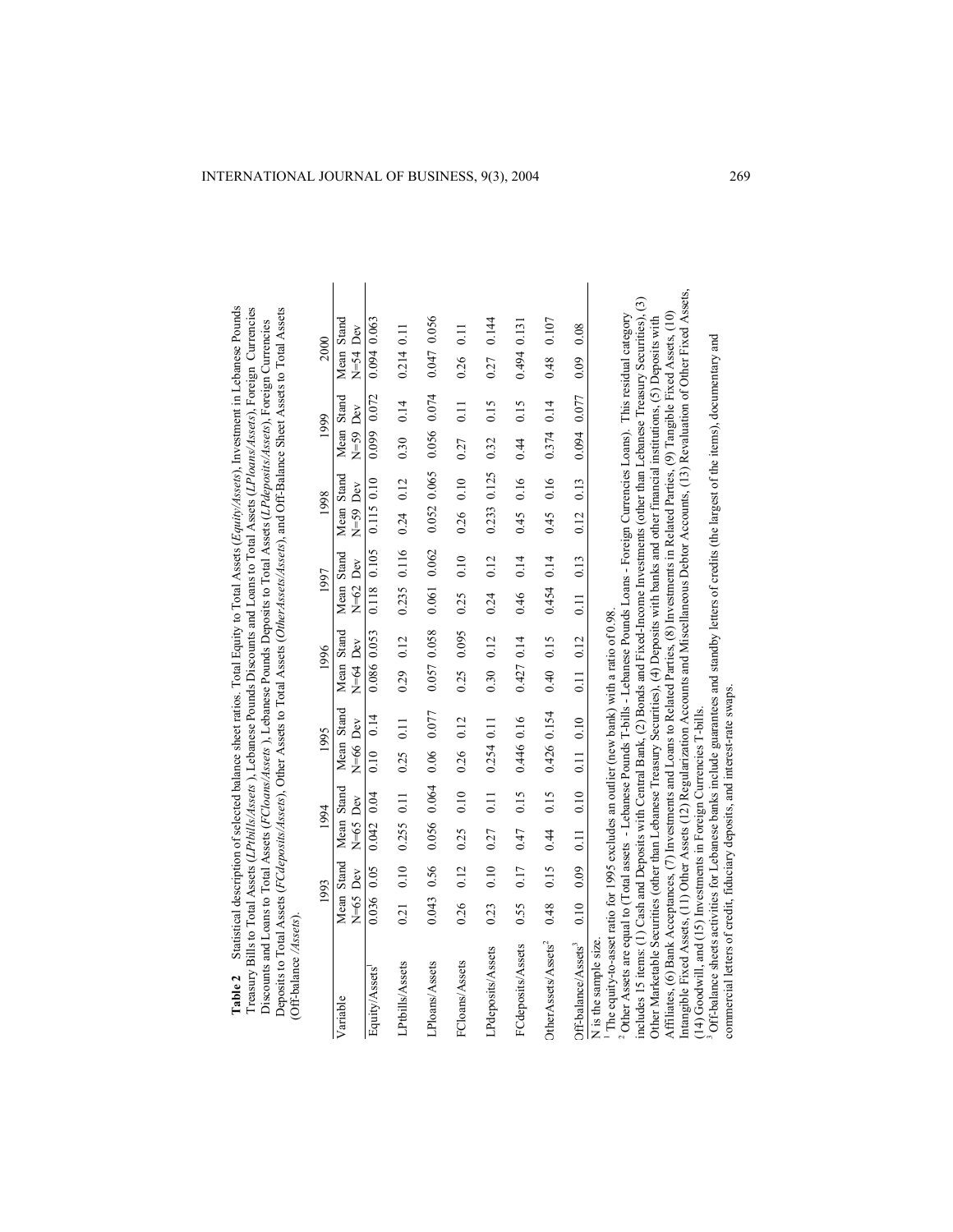We calculate "other assets" as a residual item, which equals total assets net of loans (in LP and USD) and treasury bills (in LP and USD). As defined, other assets include 15 items, none of which dominate the category. Table 2 provides a list of the components of this asset class. Over our sample period, the ratio of other assets to total assets ranged from a high of 48 percent in 1993 to 37.4 percent in 1999. At the end of our sample period, it was 48 percent.

Off-balance sheets activities (OBSAs), which for Lebanese banks include guarantees and standby letters of credits (the largest of the items), documentary and commercial letters of credit, fiduciary deposits, and interest-rate swaps, have not kept pace with the growth of total assets. As a percent of total assets, OBSAs have varied between 10 and 12 percent over the period.

Lebanese banks have two major sources of funds: deposits denominated in Lebanese pounds (LP) and deposits denominated in US dollars (USD). Table 2 presents the average proportion of total assets financed by LP and USD. The data show that the proportion of assets financed by foreign currency deposits has decreased since 1993. The proportion financed by Lebanese pound deposits increased between 1993 and 2000. The data also show that liability-management practices differ among banks.

### **B. ROE and ROA Profit Measures**

Table 3 presents ROE and ROA for our sample banks. Both measures were computed using average shareholders' equity and average total assets. For each of our eight sample years, the means and standard deviations are shown. Since  $ROE = ROA \times EM$ , ROE mixes profitability and leverage. Thus, ROA is the preferred accounting measure of a firm's profitability from the perspective of asset efficiency. The difference between ROE and ROA arises from the leverage factor, EM, which can be derived as ROE**/**ROA. Using a benchmark ROA of one percent as a minimum performance standard,<sup>14</sup> our sample banks pass this test, except in 1993 (ROA =  $0.64\%$ ), 1999 (ROA  $= 0.70\%$ ), and 2000 (ROA  $= 0.59\%$ ). Since 1996, ROA has been declining, dropping about 55 percent from 1.3 percent in 1996 to 0.59 percent in 2000. The high ROEs in 1993 (51%) and 1994 (52%) were driven by high degrees of financial leverage as EM was 79.69 in 1993 and declined to 47.27 in 1994. The reduced leverage<sup>15</sup> was more than offset, however, by the jump in ROA from 0.64 percent to 1.1 percent, hence ROE increased.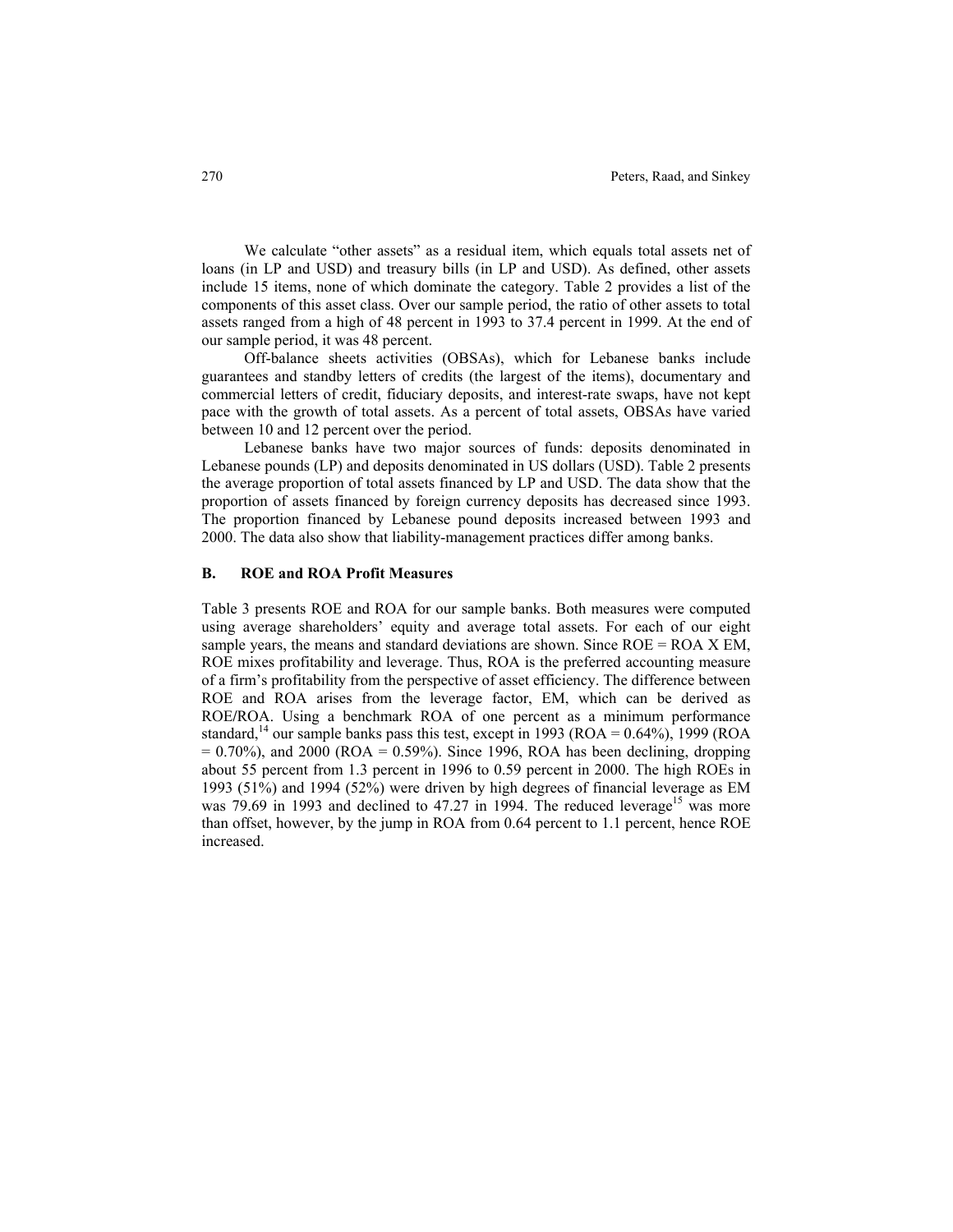| Table 3 Profitability and Risk Measures including Return on Average Equity (ROE), Return on Average Assets (RO4), Net Interest Margin (NIM), Risk                                                                                                                                                                                                                                         |        |                   |                      |                      |            |                           |                          |       |                          |       |                  |                  |                |              |                  |                                                                                                                                                                         |
|-------------------------------------------------------------------------------------------------------------------------------------------------------------------------------------------------------------------------------------------------------------------------------------------------------------------------------------------------------------------------------------------|--------|-------------------|----------------------|----------------------|------------|---------------------------|--------------------------|-------|--------------------------|-------|------------------|------------------|----------------|--------------|------------------|-------------------------------------------------------------------------------------------------------------------------------------------------------------------------|
| Index [RI, Blasko & Sinkey], [RI, Eisenbeis & Kwast], and the probability of book-value insolvency (Probability)                                                                                                                                                                                                                                                                          |        | 1993              | 1994                 |                      |            | 1995                      | 1996                     |       | 1997                     |       | 1998             |                  | 1999           |              | 2000             |                                                                                                                                                                         |
| Variable                                                                                                                                                                                                                                                                                                                                                                                  | $N=65$ | Mean Stand<br>Dev | Mean Stand<br>$N=65$ | Dev                  | $N=66$ Dev | Mean Stand                | Mean Stand<br>$N=64$ Dev |       | Mean Stand<br>$N=62$ Dev |       | Mean<br>$N = 59$ | Stand<br>Dev     | Mean<br>$N=59$ | Stand<br>Dev | Mean<br>$N = 54$ | Stand<br>Dev                                                                                                                                                            |
| ROE <sup>1</sup>                                                                                                                                                                                                                                                                                                                                                                          | 0.51   | 1.01              | 0.52                 | 0.95                 | 0.23       | 0.27                      | 0.20                     | 0.21  | 0.153                    | 0.18  | 0.143            | 0.14             | 0.077          | 0.13         | 0.046            | 0.27                                                                                                                                                                    |
| ROA <sup>2</sup>                                                                                                                                                                                                                                                                                                                                                                          |        | $0.0064$ $0.018$  | 0.011                | 0.021                | 0.010      | 0.012                     | 0.013                    | 0.016 | 0.011                    | 0.018 | 0.012            | 0.012            | 0.007          | 0.011        | 0.0059           | 0.011                                                                                                                                                                   |
| NIM <sup>3</sup>                                                                                                                                                                                                                                                                                                                                                                          | 0.041  | 0.019             | 0.039                | 0.017                | 0.042      | 0.017                     | 0.051                    | 0.076 | 0.037                    | 0.021 | 0.032            | 0.015            | 0.028          | 0.014        | 0.028            | 0.011                                                                                                                                                                   |
| Coefficient                                                                                                                                                                                                                                                                                                                                                                               | 2.81   | Á                 | 1.91                 | $\mathbb{\tilde{A}}$ | 1.20       | $\mathbb{A}^{\mathbb{A}}$ | 1.23                     | Ź     | 1.64                     | Ź     | 1.00             | $\sum_{i=1}^{n}$ | 1.57           | Ń            | 1.86             | $\frac{\mathbf{A}}{\mathbf{A}}$                                                                                                                                         |
| RI (Blasko &<br>of Variation <sup>4</sup>                                                                                                                                                                                                                                                                                                                                                 | 8.44   | 9.23              | 8.29                 | 6.97                 | 14.43      | 13.05                     | 14.37                    | 13.29 | 17.43                    | 15.00 | 15.72            | 12417            | 15.48          | 12.08        | 15.70            | 1211                                                                                                                                                                    |
| Probability <sup>7</sup><br>$Sinkey$ <sup>5</sup>                                                                                                                                                                                                                                                                                                                                         | 0.044  | $\overline{0}$    | 0.044                | 0.105                | 0.032      | 0.018                     | 0.01                     | 0.02  | 0.013                    | 0.044 | 0.0093           | 0.023            | 0.012          | 0.032        | 0.019            | 0.073                                                                                                                                                                   |
| RI (Eisenbeis &                                                                                                                                                                                                                                                                                                                                                                           | 2.36   | Ź                 | 2.52                 | Ź                    | 8.67       | Ź                         | 6.19                     | ≸     | 7.17                     | Á     | 10.58            | ≸                | 9.63           | Ź            | 9.08             | ≸                                                                                                                                                                       |
| $Probability7$<br>$Kwast$ <sup>6</sup>                                                                                                                                                                                                                                                                                                                                                    | 0.09   | $\tilde{\ge}$     | 0.079                | Á                    | 0.007      | $\mathbb{A}$              | 0.013                    | Á     | 0.010                    | ≸     | 0.0044           | Ź                | 0.0054         | Ź            | 0.0064           | Ź                                                                                                                                                                       |
| <sup>1</sup> Three observations in 1993 and one other observation in 1994 are eliminated when we calculated ROE because in each of those four cases the bank equity is<br>N is the sample size<br>negative.                                                                                                                                                                               |        |                   |                      |                      |            |                           |                          |       |                          |       |                  |                  |                |              |                  |                                                                                                                                                                         |
| all banks in the sample) from 1993 through 2000 are respectively, 45%, 42%, 16.42%, 20%, 18.9%, 17.4%, 14.5%, and 12.8%. The weighted ROAs (total                                                                                                                                                                                                                                         |        |                   |                      |                      |            |                           |                          |       |                          |       |                  |                  |                |              |                  | <sup>2</sup> ROE and ROA are equally weighted Return on Average Equity and Return on Average Assets, respectively. The weighted ROEs (total profits / total equities of |
| profits / total assets of all banks in the sample) from 1993 through 2000 are respectively, $1.0\%$ , $1.0\%$ , $1.0\%$ , $1.20\%$ , $1.32\%$ , $1.20\%$ , $1.20\%$ , $1.0\%$ , $1.00\%$ , $1.00\%$ , $1.00\%$ , $1.00\%$ , $1.00\%$ , $1.$<br><sup>3</sup> NIM is equal to (Interest and similar income - Interest and similar charges) divided by average assets.                       |        |                   |                      |                      |            |                           |                          |       |                          |       |                  |                  |                |              |                  |                                                                                                                                                                         |
| <sup>5</sup> RI (Blasko & Sinkey) is a risk or safety index used by Blasko & Sinkey, which is equal to (average of ROA + Equity/Assets) / Standard Deviation of ROA] for<br><sup>4</sup> Coefficient of Variation is a relative measure of variation and is equal to standard deviation of ROA / mean of ROA<br>each bank. RI is calculated for each bank and then averaged for each year |        |                   |                      |                      |            |                           |                          |       |                          |       |                  |                  |                |              |                  |                                                                                                                                                                         |
| <sup>6</sup> RI (Eisenbeis & Kwast) is an alternative risk or safety index following Eisenbeis & Kwast who used cross-sectional components of ROA, Equity/Assets), and<br>standard deviation for each year, which gives one RI for each year. Safe or low-risk banks have high RIs while high-risk banks have low RIs.<br>Probabilitiy is equal to $1/[2(R1)^2]$                          |        |                   |                      |                      |            |                           |                          |       |                          |       |                  |                  |                |              |                  |                                                                                                                                                                         |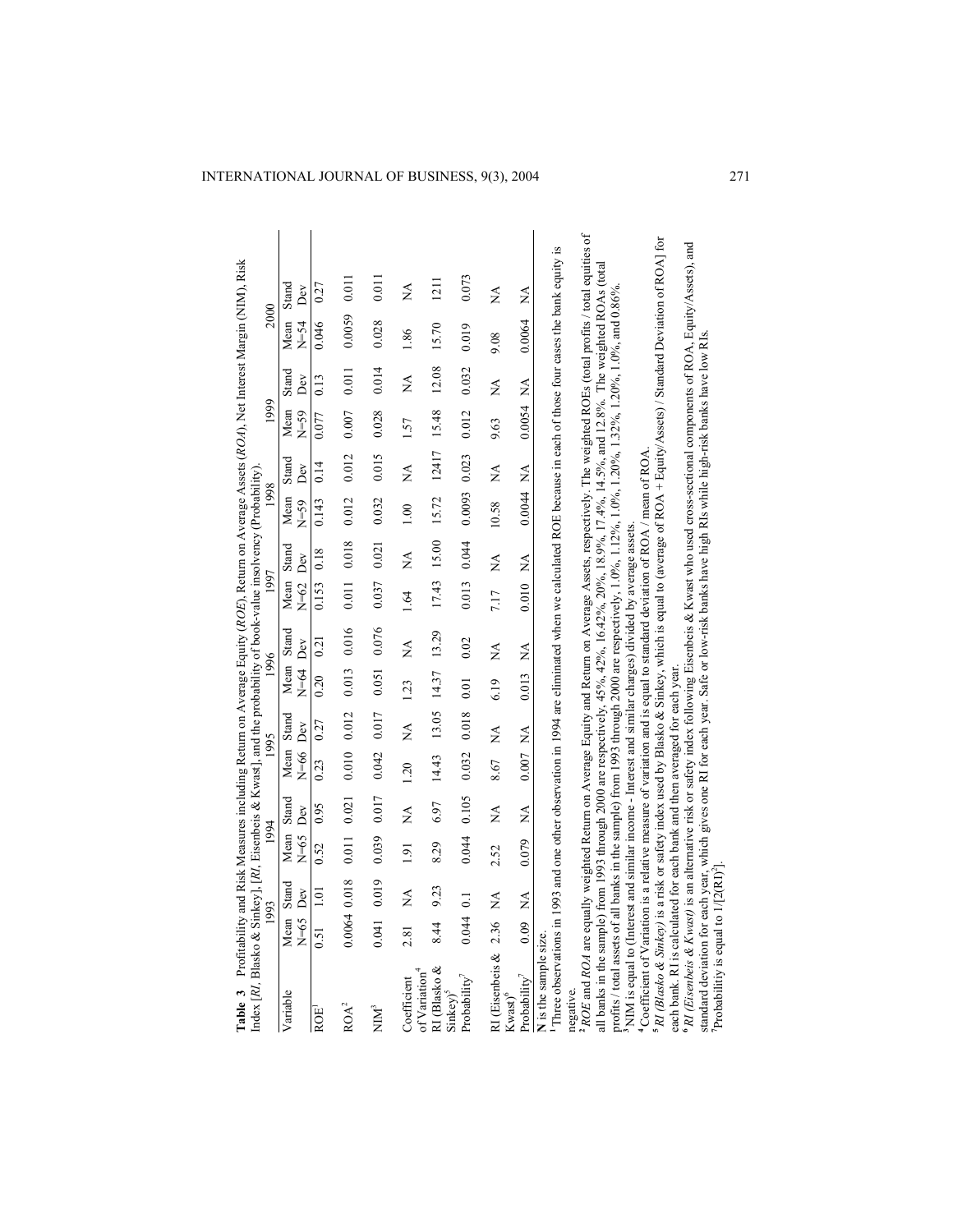#### **Table 4**

The return-on-equity model based on pooled data for 52 control banks across five middle east countries: United Arab Emirates (18 banks), Saudi Arabia (10), Kuwait (8), Bahrain (9), and Oman (7)

| Year               | Return on equity | Return on assets | Equity multiplier |
|--------------------|------------------|------------------|-------------------|
|                    | (ROE)            | (ROA)            | (EM)              |
| 1995               | 0.1218           | 0.0163           | 7.47              |
| 1996               | 0.1348           | 0.0190           | 7.08              |
| 1997               | 0.1498           | 0.0213           | 7.05              |
| 1998               | 0.1284           | 0.0182           | 7.04              |
| 1999               | 0.1232           | 0.0181           | 6.80              |
| Grand mean         | 0.1316           | 0.0186           | 7.09              |
| Standard deviation | 0.0114           | 0.0018           | 0.24              |

Memo: Grand risk index (Eisenbeis and Kwast) =  $88.8$  [=  $(0.0181 + 1/7.09)/0.0018$ ] with a probability of book-value insolvency of 0.01 percent. Appendix A shows ROE and ROA by country for the banks that comprise our control group.

Source: Various Publications and Databases of the Research Unit of the Institute of Banking Studies (IBS), Kuwait. This source contains the following disclaimer: "Please note that, information given here was prepared by the Research Unit of the IBS from various sources. Every effort has been taken to collect, classify, analyze and present the information given here, as accurately as possible. However, the Institute or its Researchers would not be responsible for any human or mechanical errors, if any in this respect."

Table 4 presents ROE, ROA, and EM for our control group of 52 banks. These aggregate data (see Appendix A for the data by country) reveal that the banks in these five countries have greater asset efficiency (the grand mean for ROA is 1.86%) but employ less leverage (EM is only 7.1 on average). Using 1999 to illustrate, the following ROE profiles are insightful:

Lebanese banks:  $ROE = ROA \times EM = 0.0770 = 0.0070 \times 11.0$ Control group:  $ROE = ROA \times EM = 0.1232 = 0.0181 \times 6.8$ 

In terms of risk exposure, measured by the variability of ROA, our control banks are much safer as the standard deviation of ROA (1995-1999) was only 0.18% compared to 1.4% for our sample banks over the same period. On balance, while Lebanese banks are profitable in their own right, they pale in comparison to our control banks. We suspect a major reason for this difference is the fact that the majority of our control banks are located in countries with steady oil revenues while Lebanon is an oildependent country.

### **C. Net Interest Margin**

Since traditional banking is the business of funding loans with deposits, a bank's net interest margin  $[NIM = (interest income - interest expense)/average assets]$  is a key performance measure that drives ROA. Table 3 presents NIMs for our sample banks. They averaged about 4 percent for the years 1993 to 1995. They peaked in 1996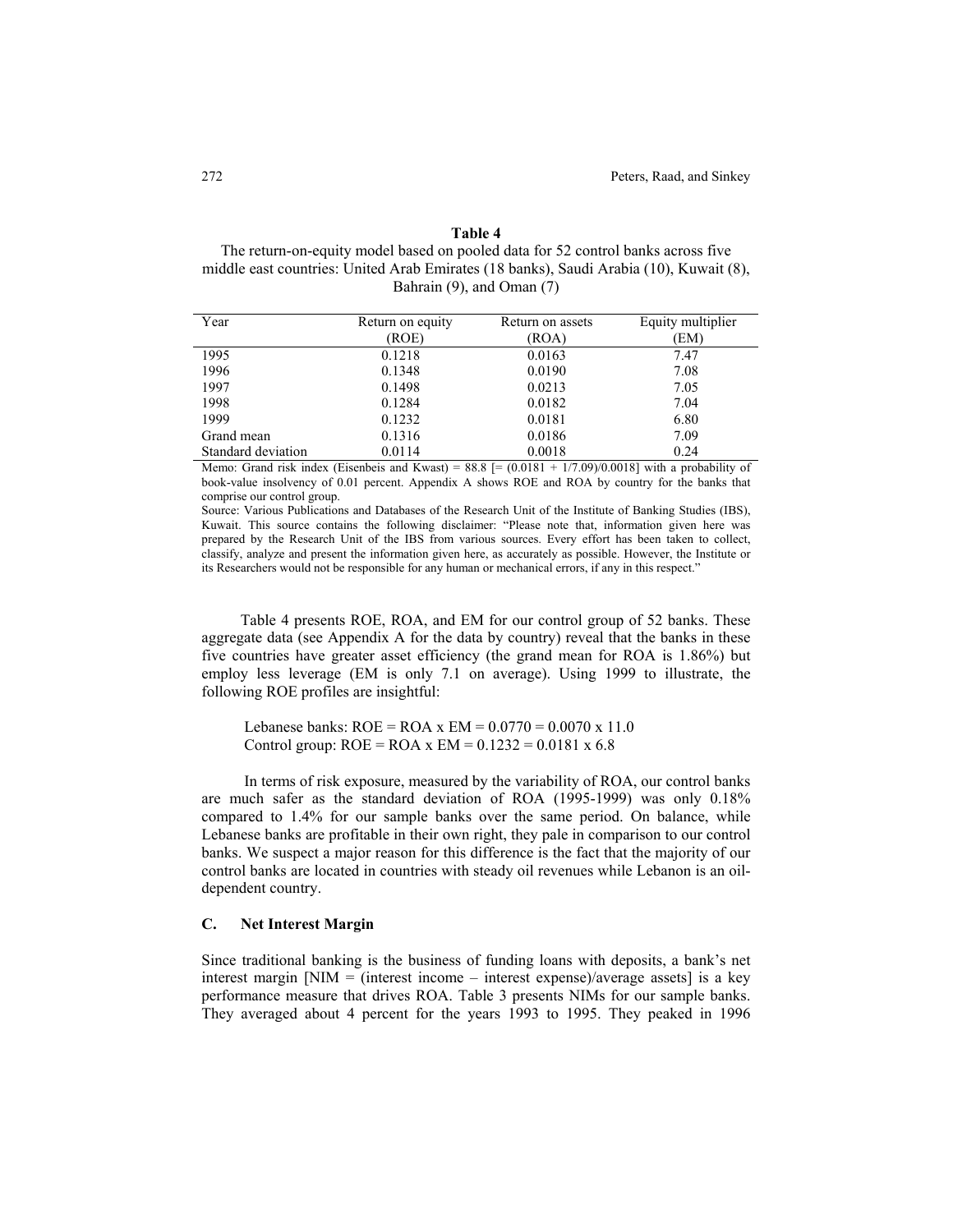$(NIM = 5.1$  percent), but since then they have declined steadily, dropping to 2.8 percent in 2000. The culprit in the declining NIM has been interest expense per dollar of assets, which rose from 6.0 percent in 1993 to 7.1 percent in 2000, reaching a peak at 7.7 percent in 1996. Of course, as NIM goes, so goes ROA, which, all other things being equal, accounts for the declining ROA. To maintain ROA in the face of declining interest-rate spreads, banks must increase noninterest income or improve operating efficiency or both.

### **D. Efficiency Measures**

Table 5 presents several measures of operating efficiency for Lebanese banks. To cushion the effect of declining NIM on ROA, Lebanese banks have been reducing their operating expense per dollar of assets, which declined from 4.1 percent (1993) and 4.2 percent (1994) to 2.52 percent (2000). An alternative measure of operating efficiency, the ratio of total cost to income, has shown similar improvement dropping from 83 percent in 1993 to 71 percent in 1998 but then increased in 1999 (82 percent) and 2000 (84 percent).

Except for the latest Internet-only banks (none of which exist in Lebanon as of this writing), banks have labor-intensive operations. Therefore, it is important to analyze the "staff expenses" of Lebanese banks. Table 5 shows that the ratio of staff expenses relative to total operating expenses had a shallow inverted U-shape over our test period, rising from 52 percent (1993) to a peak of 60 percent (1997) before dropping to 56 percent (1999). However, in 2000 this ratio rose again to 62 percent. Over this same period, staff expenses per employee more than doubled rising from LP16.47 million (1993) to LP39.52 million (2000), or in USD from roughly \$9,600 to \$26,100.

#### **E. Loan Quality**

Since information on loan quality is scarce in Lebanon, we have little to report on this topic. The only measure we have is the "provision for loan loss" (PLL), which in Lebanon is not the noncash outlay but the actual reserve account, known in the US as the loan-loss reserve or allowance for loan and lease loss. As a percent of total loans, the loan-loss reserve was 17.4 percent in 1994 but dropped to 14 percent in 1998 and rose again to 16 percent in 2000. By US standards, where two percent is a benchmark, the ratio is high. However, the relatively low level of lending by Lebanese banks accounts for this substantial difference. On balance, Lebanese banks do not make many loans but they keep a high level of reserves relative to the loans that they do make. Perhaps, the political uncertainty of the country leads to this conservative behavior.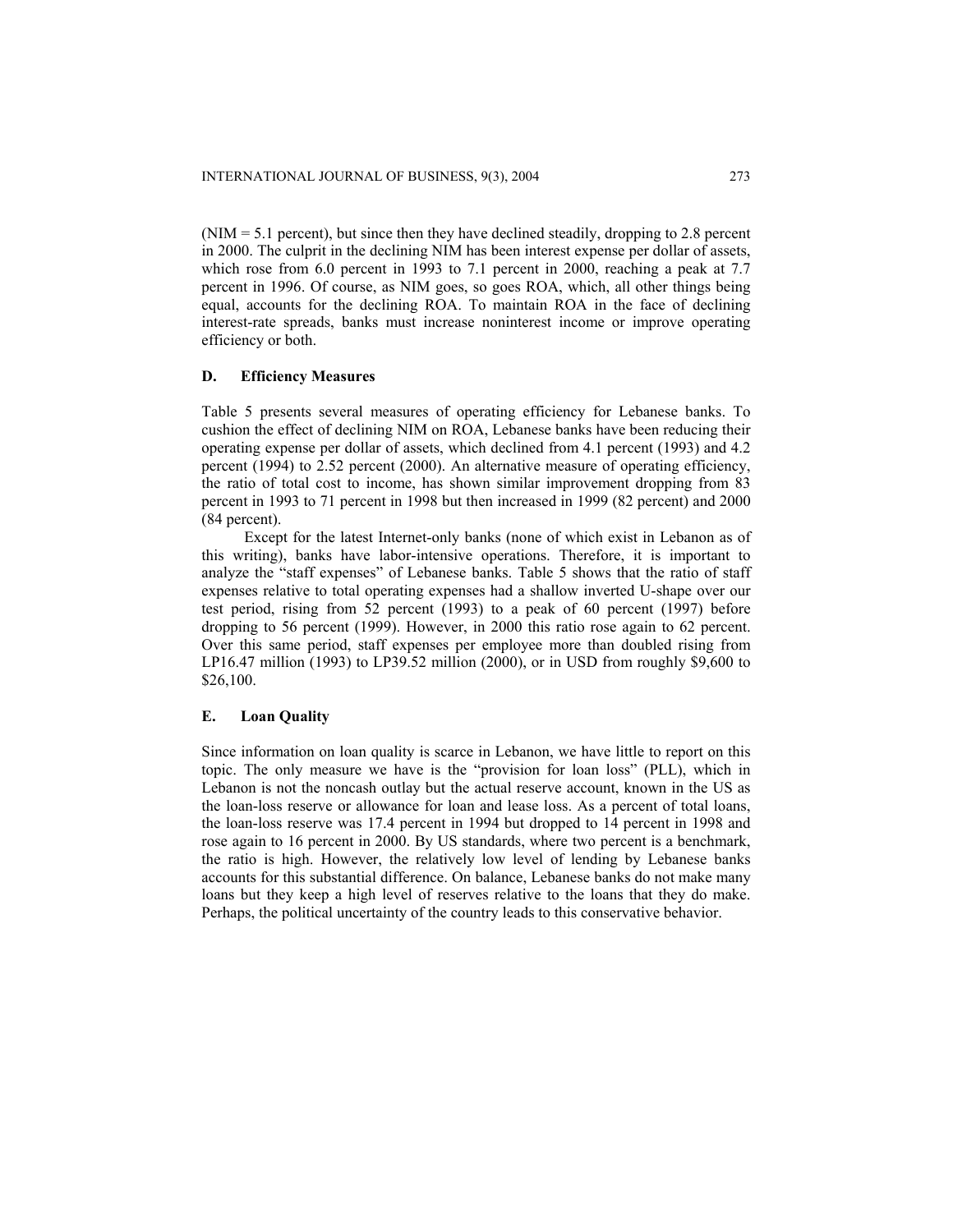|                                                                                                                                                                                                                         |                | 1993                                 |            | 1994                  |                          | 1995  |                          | 1996        |                          | 1997                                            | 1998                       |                                                 | 1999                       |       |                        | 2000  |  |
|-------------------------------------------------------------------------------------------------------------------------------------------------------------------------------------------------------------------------|----------------|--------------------------------------|------------|-----------------------|--------------------------|-------|--------------------------|-------------|--------------------------|-------------------------------------------------|----------------------------|-------------------------------------------------|----------------------------|-------|------------------------|-------|--|
| Variable                                                                                                                                                                                                                | Mean<br>$N=62$ | Dev<br>Stand                         | Mean Stand | $N=63$ Dev            | Mean Stand<br>$N=64$ Dev |       | Mean Stand<br>$N=62$ Dev |             | $N=61$ Dev<br>Mean Stand |                                                 | Mean Stand<br>$N = 58$ Dev |                                                 | Mean Stand<br>$N = 58$ Dev |       | Mean Stand<br>$N = 53$ | Dev   |  |
| General Operating<br>Expenses / Total<br>Assets                                                                                                                                                                         |                | $0.041$ 0.026 0.042 0.025 0.039 0.02 |            |                       |                          |       |                          |             |                          | $0.036$ $0.016$ $0.031$ $0.013$ $0.027$ $0.013$ |                            |                                                 | 0.026 0.013                |       | 0.022 0.010            |       |  |
| Cost/Income                                                                                                                                                                                                             | 0.83           | 0.18                                 | 0.73       | 0.28                  | 0.75                     | 0.26  | 0.75                     | 0.27        | 0.71                     | 0.24                                            | 0.71                       | 0.27                                            | 0.82                       | 0.38  | 0.84                   | 0.51  |  |
| Operating Expenses<br>Staff Expenses /                                                                                                                                                                                  | 0.52           | 0.11                                 | 0.57       | 0.098 0.58            |                          | 0.10  | 0.60                     | 0.11        | 0.60 0.093               |                                                 | 0.58                       | 0.11                                            | 0.56                       | 0.093 | 0.62                   | 0.10  |  |
| Staff Expenses /<br>Employees<br>Number of                                                                                                                                                                              | 16.47 6.06     |                                      |            |                       | 23.39 13.06 26.85 8.71   |       |                          |             |                          |                                                 |                            | 32.46 11.06 33.77 12.78 36.93 13.93 38.04 12.82 |                            |       | 39.52                  | 12.55 |  |
| Interest Expenses /<br>Total Assets                                                                                                                                                                                     | 0.06           | 0.025                                |            | $0.070$ $0.028$ 0.074 |                          | 0.023 |                          | 0.077 0.021 | 0.072                    | 0.019                                           | 0.066                      | 0.022                                           | $0.068$ $0.02$             |       | 0.071                  | 0.024 |  |
| Total Loans<br>Provisions/<br>Loan Loss                                                                                                                                                                                 | $\tilde{\ge}$  | Ź                                    | 0.174 0.17 |                       | 0.15                     | 0.15  | $0.15$ $0.14$            |             | 0.14                     | 0.14                                            | 0.14                       | 0.13                                            | 0.14                       | 0.12  | 0.16                   | 0.13  |  |
| Cost = (general operating expenses + allocation to provision & depreciation of fixed assets + net allocation to provisions on financial fixed assets) and<br>$Income = net financial income$ .<br>N is the sample size. |                |                                      |            |                       |                          |       |                          |             |                          |                                                 |                            |                                                 |                            |       |                        |       |  |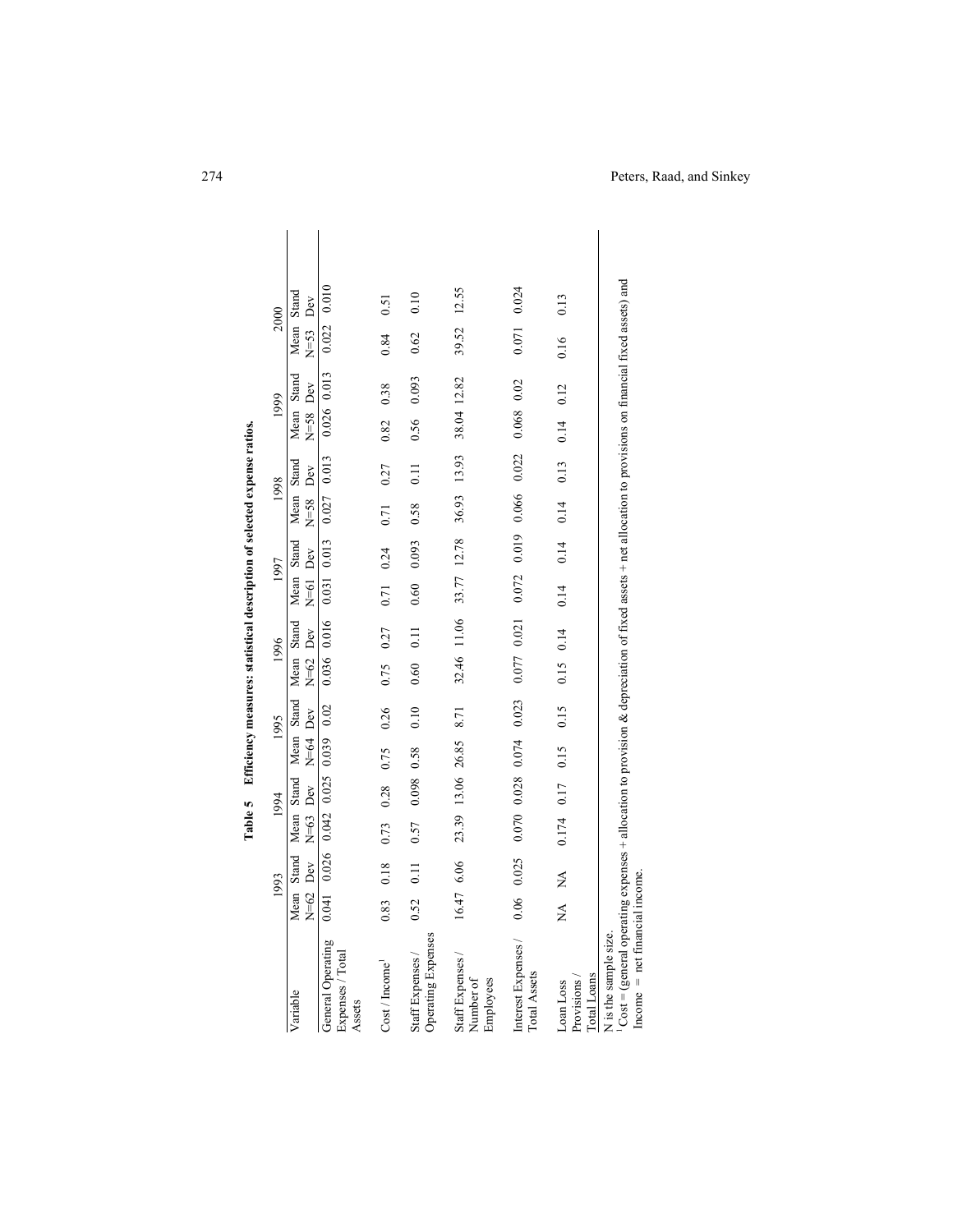### **F. Risk Measures**

Table 3 also shows the risk index  $(RI)$  we calculated.<sup>16</sup> The probability of book-value insolvency (p) equals  $1/[2(RI)^2]$ . The average RI for a censored sample of banks, which excludes low outliers, increased steadily from 8.44 ( $p = 4\%$ ) in 1993 to 15.7 ( $p = 1.9\%$ ) in 2000. On balance, the conclusion is that, on average, the safety of banks in Lebanon increased and their associated probability of book-value insolvency declined over the years 1993 to 2000. In contrast, our control banks (see Table 4) have a risk index of 88.8 ( $p = 0.01\%$ ). The higher ROA and lower variability of ROA for the control banks account for the substantial difference between the risk indices. Thus, on a cross-country basis Lebanese banks do not look as strong as our control banks; on average, however, the trend in their financial strength has been favorable, although slipping a bit recently.

Another measure of risk we employ is the variability of ROA as measured by its standard deviation. Table 3 shows that this cross-sectional sigma has ranged from 2.1 percent (1994) to 1.1 percent (2000), another indicator of the reduced riskiness of Lebanese banks. This favorable trend, however, can be put in perspective by noting that our control banks (Table 4) show much less variability of ROA (0.18%). The coefficient of variation (standard deviation of ROA/mean ROA) is a relative measure of dispersion. Over our sample period, it has declined from 2.81 in 1993 to 1 in 1998, and then has risen to 1.86 in 2000. Although we do not have a year-by-year estimate for the coefficient of variation for our control group, we note that it was 0.1 for the period 1995 to 1999.

To recap, all three measures of risk, the risk index, the standard deviation of ROA, and the coefficient of variation of ROA, indicate that Lebanese banks became safer in 2000 than in 1993 and 1994 but this safety has started to decline since 1997 when it reached its peak. Compared to our control banks, however, Lebanese banks are not as profitable or as safe.

#### **G. Differences due to Size**

The average Lebanese bank, as measured by total assets, nearly quadrupled its size between 1993 and 2000; the distribution of total asset size, however, is highly skewed as the standard deviation of asset size is larger than the mean average for every one of the six years.17 To test for the effects of size on the performance and characteristics of Lebanese banks, we split our sample at the median asset size and examine the groups above and below the median. We find several interesting results.<sup>18</sup> First, with respect to profitability, no significant differences exist for ROA. However, the ROE of the larger banks is significantly higher in each of the years because they employ greater leverage than smaller banks. In contrast, the group of larger banks has, on average, significantly lower NIM than smaller banks in seven of the eight years. This profile of larger banks having lower capital ratios and lower NIMs is similar to the one observed for US banks (Basset and Zakrajsek, 2000). The risk indices across the two groups are not significantly different as the group of larger banks has, on average, ROAs that are more stable to offset its lower ratio of capital to assets.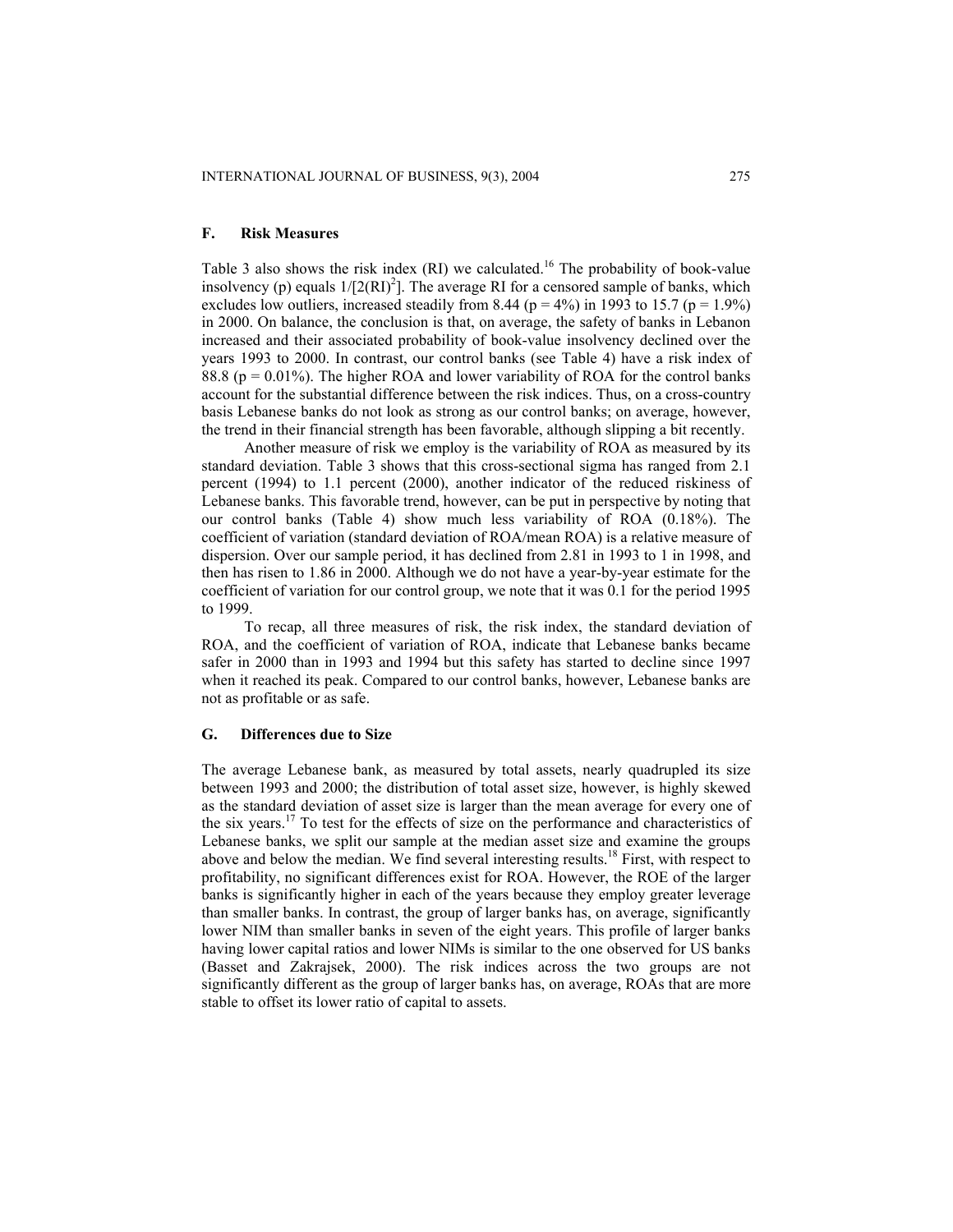The similar ROAs between the two size groups come about differently. The group of larger banks has significantly higher staff expenses per employee but significantly lower operating expenses per dollar of assets. However, the bigger banks have higher interest expenses per dollar of assets across all eight years.

Behind the cash-flow differences described above, the following portfolio differences exist between large and small banks. First, the bigger banks have significantly higher USD deposits as a percent of total assets for all eight years, e.g., 54 percent vs. 45 percent at year-end 2000. This difference probably accounts for the higher interest expenses per dollar of assets for the bigger banks. For the loan portfolio, the average larger bank makes more USD loans as a percent of assets (significantly so for the years 1995 and 1996) but significantly less LP loans as a percent of assets for the entire period.

#### **H. Regression Models and Estimates**

We establish and test possible explanations for variations in bank profitability in this section. Using our pooled cross-sectional, time-series sample of banks in Lebanon from 1993 to 2000, we estimate regression equations for ROE and ROA models.<sup>19</sup> The total number of banks included in the sample is 484. Table 6 presents the Pearson correlation matrix for the variables used in the regression analysis and a discussion of the varianceinflation factor (VIF) tests used to detect multicollinearity among our regressors.

Our first regression equation attempts to explain the variation in ROE:

 $ROE_{it} = B_0 + B_1(SPREAD)_t + B_2(GDPGROWTH-1) + B_3(TBILLS/EQUITY)_{it}$  $+ B_4$ (FCDE/EQUITY)<sub>it</sub> + B<sub>5</sub>(LNASSETS)<sub>it</sub> + B<sub>6</sub>(FOREIGN)<sub>it</sub> +  $B_7$ (EMPLOYEE/EQUITY)<sub>it</sub> +  $B_8$ (OFFBALANCE/EQUITY)<sub>it</sub> +  $\varepsilon$ <sub>it</sub> (2)

where  $ROE_{it}$  is the return on average equity for bank i in year t;  $SPREAD_t$  is the difference in the average month-end interest rate paid on T-bills denominated in Lebanese pounds and the average month-end interest rate paid on deposits in Lebanese pounds in year t; GDPGROWTH-1 is a lagged independent variable which represents the real growth rate in gross domestic product in year t-1;  $\text{ASSETS}_{it}$  is the average total assets for bank i in year t;  $EQUITY_{it}$  is the average total equity for bank i in year t; TBILLS<sub>it</sub> is the average investment in treasury bills for bank i in year t;  $\text{FCDE}_{it}$  is the average amount of foreign currency deposits for bank i in year t;  $LNASSETS_{it}$ measures the natural log of average assets;  $\text{FOREIGN}_{it}$  is a dummy variable with a value of 1 when a bank i is at least 50 percent owned by a foreign bank in year t;  $EMPLOYEE_{it}$  is the number of employees for bank i in year t; OFFBALANCE<sub>it</sub> is the average balance sheet assets for bank i in year t; and  $\varepsilon_{it}$  is the error term.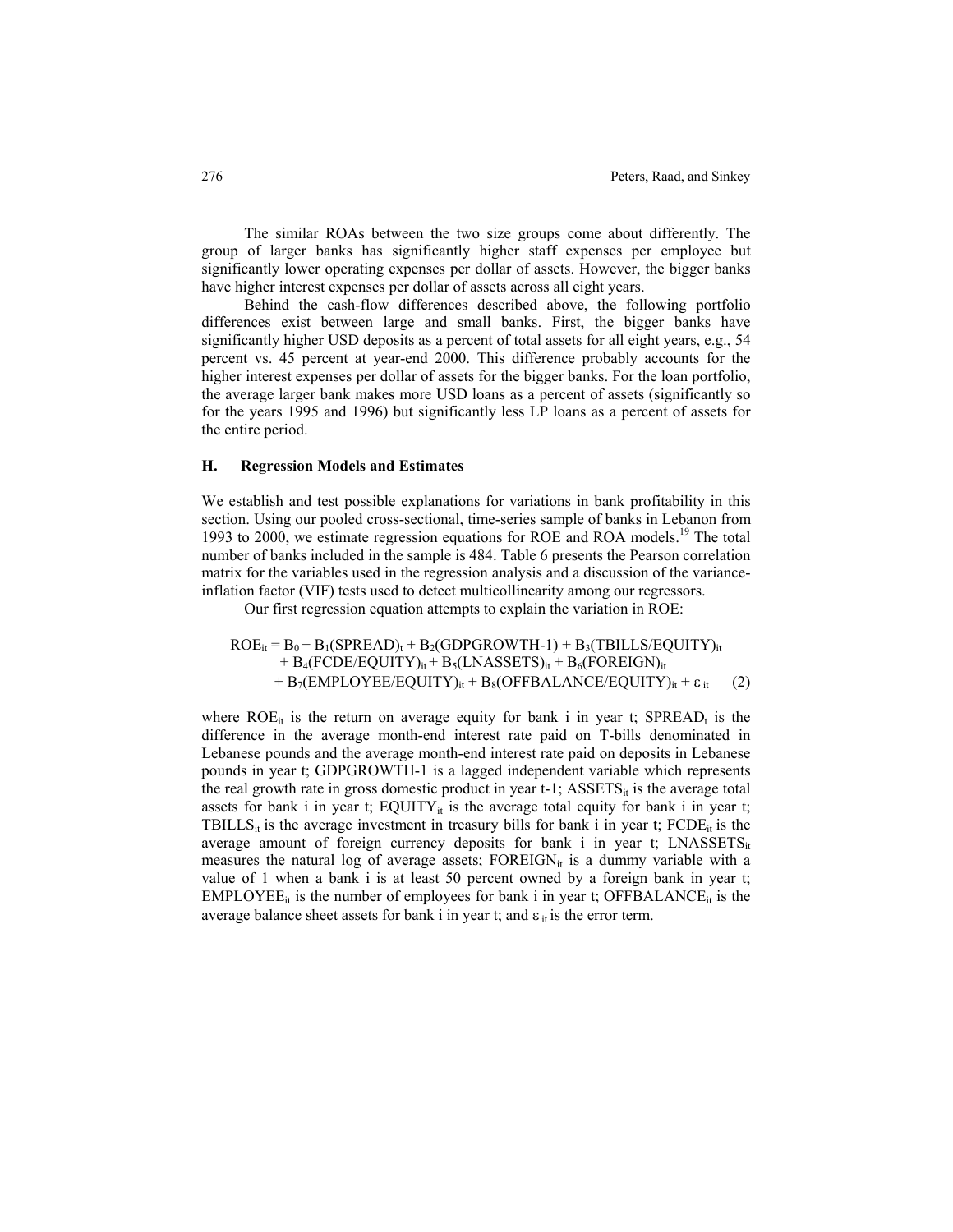| logarithm of total assets (LNASSETS); a dummy variable (FORE/GN) which is equal to zero if the bank is domestically owned and one if it is an affiliate of a<br>foreign bank, the ratio of the number of employees to assets (EMPLOYEE/ASSETS), and the ratio of off balance sheet assets to total assets (OFFBALANCE)<br>dependent variable. The spread between rates on t-bills and rates on deposits in Lebanese pounds (SPREAD); the annual growth in real GDP in the previous<br>year t-1 (GDPGROWTHI); Lebanese pound t-bills to total assets (TBILLS/ASSETS);Foreign Currencies Deposits to Total Assets (FCDE/ASSETS); the natural<br>Table 6. Pearson Correlation Matrix. Coefficients of Correlation among the independent variables used in the regression equation when ROA is used as the |                  |                   |                                | ASSETS).          |                  |                  |                                            |                                    |
|--------------------------------------------------------------------------------------------------------------------------------------------------------------------------------------------------------------------------------------------------------------------------------------------------------------------------------------------------------------------------------------------------------------------------------------------------------------------------------------------------------------------------------------------------------------------------------------------------------------------------------------------------------------------------------------------------------------------------------------------------------------------------------------------------------|------------------|-------------------|--------------------------------|-------------------|------------------|------------------|--------------------------------------------|------------------------------------|
| <b>VARIABLE</b>                                                                                                                                                                                                                                                                                                                                                                                                                                                                                                                                                                                                                                                                                                                                                                                        |                  | SPREAD GDPGROWTH- | <b>TBILLS</b><br><b>ASSETS</b> | FCDE/<br>ASSETS   |                  |                  | LNASSETS FOREIGN EMPLOYEE<br><b>ASSETS</b> | <b>OFFBALANCE</b><br><b>ASSETS</b> |
| <b>SPREAD</b>                                                                                                                                                                                                                                                                                                                                                                                                                                                                                                                                                                                                                                                                                                                                                                                          | $\overline{1.0}$ |                   |                                |                   |                  |                  |                                            |                                    |
| <b>GDPGROWTH-I</b>                                                                                                                                                                                                                                                                                                                                                                                                                                                                                                                                                                                                                                                                                                                                                                                     | $0.57^b$         |                   |                                |                   |                  |                  |                                            |                                    |
| TBILLS / ASSETS                                                                                                                                                                                                                                                                                                                                                                                                                                                                                                                                                                                                                                                                                                                                                                                        | $-0.07$          | 0.08              | $\overline{1.0}$               |                   |                  |                  |                                            |                                    |
| FCDE / ASSETS                                                                                                                                                                                                                                                                                                                                                                                                                                                                                                                                                                                                                                                                                                                                                                                          | $0.14^{b}$       | $-0.07$           | $-0.34^{b}$                    | $\frac{0}{1}$     |                  |                  |                                            |                                    |
| <b>LNASSETS</b>                                                                                                                                                                                                                                                                                                                                                                                                                                                                                                                                                                                                                                                                                                                                                                                        | $-0.32^{b}$      | $-0.26^{b}$       | $0.24^{b}$                     | $0.21^{b}$        | $\overline{1.0}$ |                  |                                            |                                    |
| FOREIGN                                                                                                                                                                                                                                                                                                                                                                                                                                                                                                                                                                                                                                                                                                                                                                                                | $-0.05$          | $-0.05$           | $-0.34^{b}$                    | 0.29 <sup>b</sup> | 0.06             | $\overline{1.0}$ |                                            |                                    |
| EMPLOYEE / ASSETS                                                                                                                                                                                                                                                                                                                                                                                                                                                                                                                                                                                                                                                                                                                                                                                      | $0.43^{b}$       | $0.23^{b}$        | $-0.034$                       | $-0.21^{b}$       | $-0.57^{b}$      | $-0.18^{b}$      | 1.0                                        |                                    |
| OFFBALANCE / ASSETS                                                                                                                                                                                                                                                                                                                                                                                                                                                                                                                                                                                                                                                                                                                                                                                    | 0.013            | 0.065             | $-0.20^{b}$                    | 0.11 <sup>b</sup> | 0.097            | $0.234^{b}$      | $-0.153^{b}$                               | $\frac{0}{1}$                      |
| <sup>b</sup> Correlation is significant at the 0.01 level (2-tailed).<br><sup>a</sup> Correlation is significant at the 0.05 level (2-tailed).                                                                                                                                                                                                                                                                                                                                                                                                                                                                                                                                                                                                                                                         |                  |                   |                                |                   |                  |                  |                                            |                                    |
| Notes: Since the existence of high pairwise correlations among the independent variables in regression models creates multicollinearity problems, we used the<br>variance-inflation factor (VIF) to test for this adverse effect. VIFs, which measure the effect of multicollinearity on the variances of the regression coefficient                                                                                                                                                                                                                                                                                                                                                                                                                                                                   |                  |                   |                                |                   |                  |                  |                                            |                                    |

valuates material material (variable as VIF = 1/(1-R<sup>)</sup>, where R<sup>2</sup> is the coefficient of determination obtained when each of the independent variables. A large VIF (>5) caused by a large R<sup>2</sup> indicates multicollinearity. variables is regressed on the remaining independent variables. A large VIF (> 5) caused by a large R<sup>2</sup> indicates multicollinearity. Our results show that none of variance-inflation factor (VIF) to test for this adverse effect. VIFs, which measure the effect of multicollinearity on the variances of the regression coefficient estimates, are calculated for each independent variable as VIF =  $1/(1-R^2)$ , where  $R^2$  is the coefficient of determination obtained when each of the independent the VIFs is high enough to cause any concern about multicollinearity.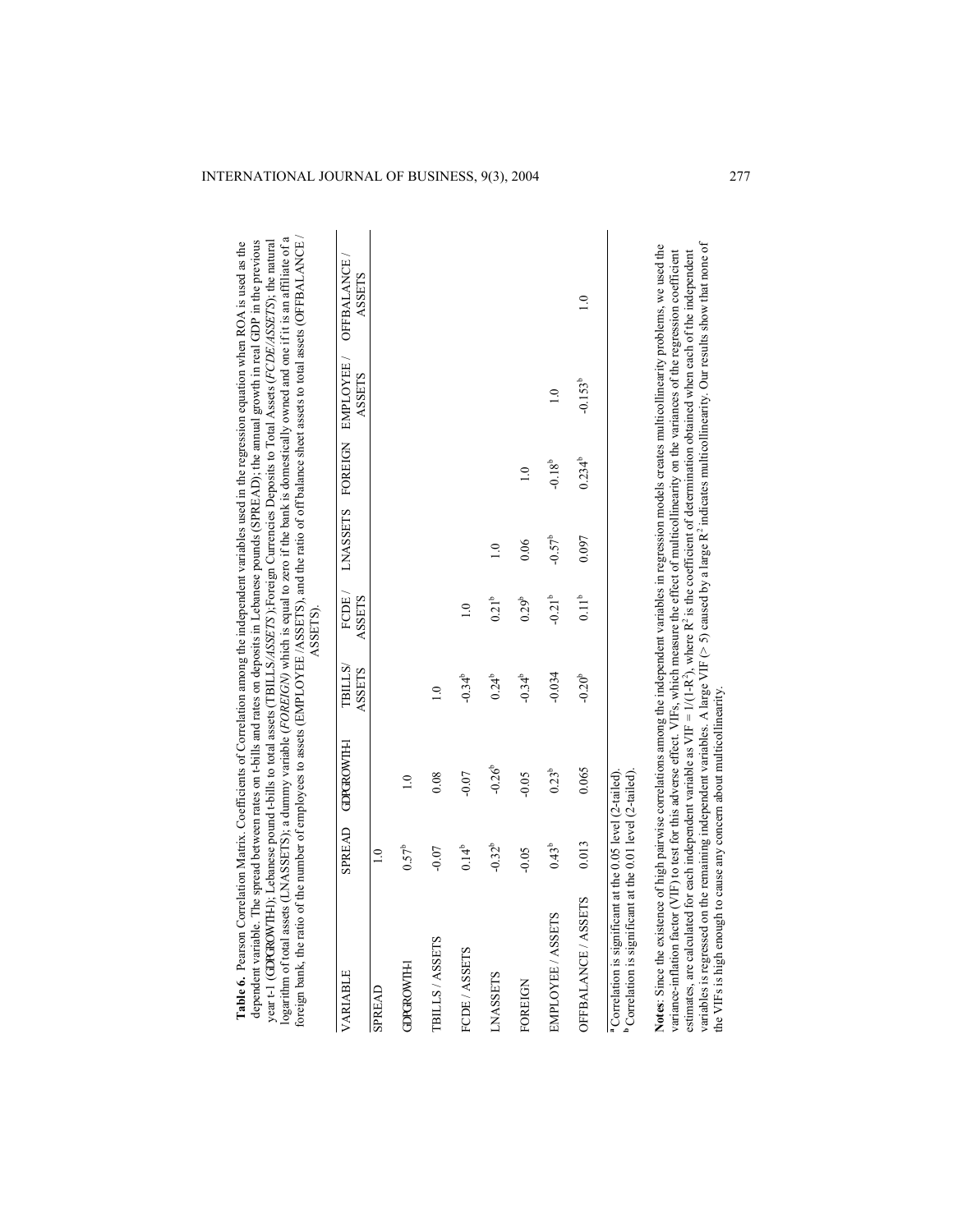|                                           |  | Table 7 |  |  |
|-------------------------------------------|--|---------|--|--|
| Results for the following OLS regression: |  |         |  |  |

Performance<sub>it</sub> = B<sub>0</sub> + B<sub>1</sub>(X1)<sub>t</sub> + B<sub>2</sub>(X2)<sub>it</sub> + B<sub>3</sub> (X3)<sub>it</sub> + B<sub>4</sub>(X4)<sub>it</sub> + B<sub>5</sub>(X5)<sub>it</sub> + B<sub>6</sub>(X6)<sub>it</sub> +  $B_7(X7)_{it} + B_8(X8)_{it} + \varepsilon_{it}$ 

|                      | Dependent  |                    |                      | Dependent  |                       |
|----------------------|------------|--------------------|----------------------|------------|-----------------------|
| Independent          | Variable   | t-statistic        | Independent          | Variable   | t-statistic           |
| Variables            | <b>ROE</b> |                    | Variables            | <b>ROA</b> |                       |
| Constant             | 14.61      | 0.77               | Constant             | 1.57       | 1.99 <sup>c</sup>     |
| <b>SPREAD</b>        | 2.18       | $2.15^{\circ}$     | <b>SPREAD</b>        | 0.03       | 0.88                  |
| <b>GDPGROWTH-1</b>   | 115.55     | 1.14               | <b>GDPGROWTH-1</b>   | 8.60       | $2.25^{\circ}$        |
| <b>TBILLS/EQUITY</b> | 2.02       | $5.25^{\rm a}$     | TBILLS/              | 2.51       | $4.458^{a}$           |
|                      |            |                    | <b>ASSETS</b>        |            |                       |
| FCDE/EQUITY          | 1.40       | $10.53^{\text{a}}$ | <b>FCDE/ASSETS</b>   | 0.67       | $1.64^d$              |
| <b>LNASSETS</b>      | $-2.07$    | $-1.48$            | <b>LNASSETS</b>      | $-0.136$   | $-2.34^{b}$           |
| <b>FOREIGN</b>       | 2.45       | 0.58               | <b>FOREIGN</b>       | 0.34       | $2.02^{\circ}$        |
| EMPLOYEE/EQUITY      | $-831.91$  | $-10.04^a$         | <b>EMPLOYEE/</b>     | $-722.62$  | $-6.932$ <sup>a</sup> |
|                      |            |                    | <b>ASSETS</b>        |            |                       |
| <b>OFFBALANCE</b>    | 0.87       | 1.66 <sup>d</sup>  | <b>OFFBALANCE/</b>   | $-0.079$   | $-0.513$              |
| / EQUITY             |            |                    | <b>ASSETS</b>        |            |                       |
| Model adjusted $R^2$ | 0.463      |                    | Model adjusted $R^2$ | 0.153      |                       |
| Model F-Statistic    | 52.51      |                    | Model F-Statistic    | 12.1       |                       |
| Model significance   | 0.000      |                    | Model significance   | 0.000      |                       |
| level                |            |                    | level                |            |                       |
| Sample size = $484$  |            |                    |                      |            |                       |

<sup>1</sup> ROE<sub>it</sub> = the return on average shareholders equity in percent for bank i in year t; ROA<sub>it</sub> = the return on average total assets in percent for bank i in year t; SPREAD = Spread between rates on t-bills and rates on deposits in Lebanese pounds; GDPGROWTH-1 = annual growth in real GDP in the previous year t-1; TBILLS<sub>it</sub> = the amount invested in treasury bills for bank i in year  $t$  ;FCDE<sub>it</sub> = the amount of foreign currency deposits for bank i in year t; ASSETS<sub>it</sub> = the average total assets of bank i in year t; FOREIGN<sub>it</sub> is a dummy variable with a value of 1 when a bank i is at least 50% owned by a foreign bank in year t and zero otherwise;  $EMPLOYEE_{it}$  = the number of employees for bank i in year t; OFFBALANCE<sub>it</sub> = off balance sheet assets for bank i in year t; EQUITY<sub>it</sub> = the average shareholders' equity for bank i in year t; LNASSETS<sub>it</sub> = the natural logarithm of the average total assets of bank i in year t;

**<sup>a</sup>** significant at the 0.01 level

**b s**ignificant at the 0.02 level

<sup>c</sup> significant at the 0.05 level

<sup>d</sup> significant at the 0.10 level

We use  $SPREAD_t$  and GDPGROWTH-1 to test for the respective effects of interest margin and growth in the economy on bank profitability. We expect both of these variables to be positively related to bank profit. Banks that hold relatively more TBILLS may not be as profitable as banks that invest more heavily in loans or other assets. But in Lebanon, T-bills pay high interest rates compared to those in developed countries. We use FCDE to test for the effects of foreign-currency deposits on bank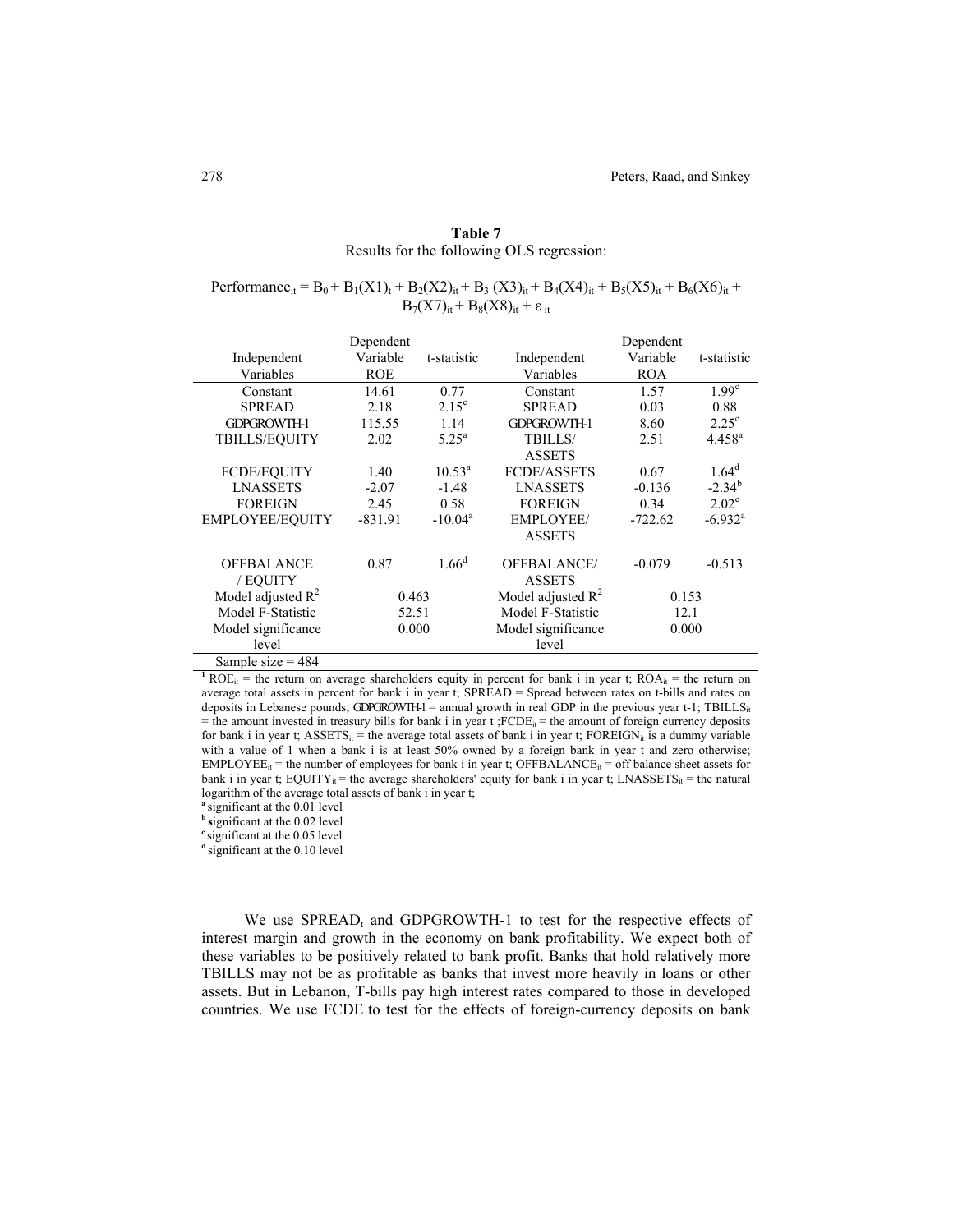profitability. To control for foreign affiliation we use the binary variable, FOREIGN. EMPLOYEE is used to test for labor efficiency while OFFBALANCE is used to test for the effect of investing in off-balance sheets assets on profitability. We employ LNASSETS as a control for bank size.

We also use ROA as a dependent variable. In this regression, average total assets replaces average total equity to scale the independent variables derived from the balance sheet.

Table 7 presents the results for estimating our two regression equations. The first regression equation attempts to explain the variation in return on average total equity, ROE. With the balance-sheet variables standardized by average total equity capital, this equation explains 46.3 percent of the variation in ROE. Five of the eight independent variables have significant effects on ROE. Four of the five variables, SPREAD, TBILLS/EQUITY, FCDE/EQUITY AND OFFBALANCE/EQUITY have significant positive associations with ROE. In contrast and as expected, banks that have more employees (per dollar of equity) have lower ROEs. The coefficients of GDPGROWTH-1 and FOREIGN are not statistically significant in determining ROE.<sup>20</sup> The control for bank size (LNASSETS), which has some marginal significance  $(t = -1.48)$ , suggests that bigger banks have lower ROEs.

Our second regression equation attempts to explain the variation in return on average total assets, ROA. Although this equation has lower overall explanatory power than the ROE model (15.3% vs. 46.3%, see Table 7), the expected signs and statistical significance of the regressors are similar across the two equations. Two differences, however, are worth mentioning: (1) the reduced significance of FCDE in the ROA model, where the t-statistic drops from 10.5 to 1.64, and (2) the stronger negative association between bank size and profitability  $(t = -2.34)$ . When we test for the separate effects of SPREAD and GDPGROWTH-1, as described in footnote 20, we find similar results to those reported in the experiments described there.

The relatively low  $R^2$  for the ROA regression based on OLS and the nature of our time-series data suggest that unique differences and cross-sectional variation between banks may play an important role in explaining variations in ROA among banks. To account for this possibility, we estimate a model suggested by Greene (1990). It assumes that differences across banks can be captured by differences in the constant term by using a "fixed-effects model". This estimation procedure includes a dummy variable for each bank while dropping the traditional constant term from the equation. For this version of the ROA model, the dummy variable for affiliation with a foreign bank was not included. The regression equation is:

 $ROA_{it} = B_1(SPREAD)_t + B_2(GDPGROWTH-1)_t + B_3 (TBILLS/ASSETS)_{it}$  $+B_4(FCDE/ASSETS)_{it} + B_5(LNASSETS)_{it} + B_6(FOREIGN)_{it}$  (3)  $+B_7(EMPLOYEE/ASSETS)_{it} + B_8(OFFBALANCE/ASSETS)_{it}$ + COEFFICIENTS AND DUMMY VARIABLES FOR EACH BANK +  $\varepsilon$ <sub>it</sub>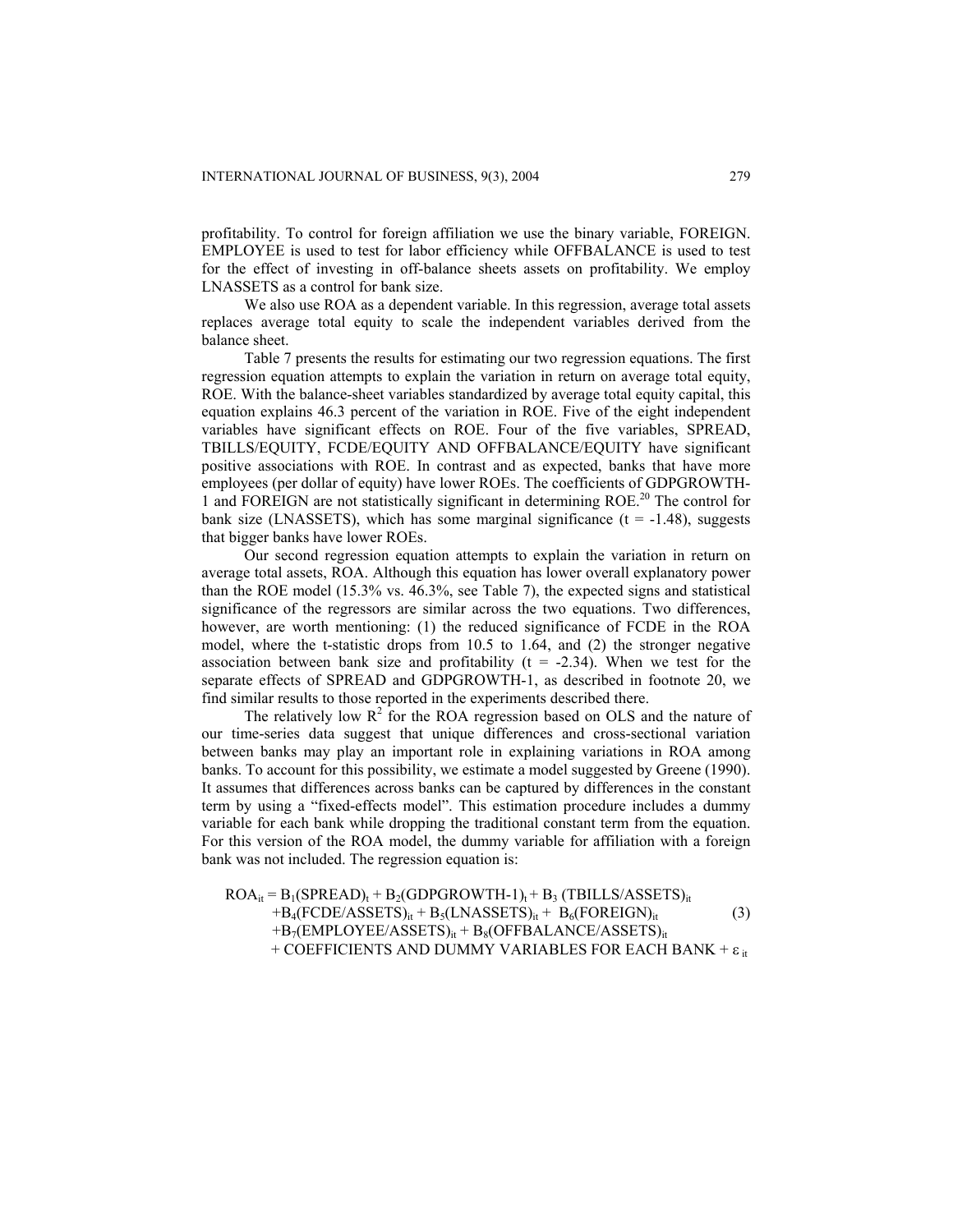|                                          |                                                                                                                 | MODEL*                     |                                                                                                             |  |  |  |
|------------------------------------------|-----------------------------------------------------------------------------------------------------------------|----------------------------|-------------------------------------------------------------------------------------------------------------|--|--|--|
|                                          |                                                                                                                 |                            | ROA;=B <sub>1</sub> (SPREAD)+B3(GDPGROWTH-1)+B3(TBILLS/ASSETS);+B <sub>4</sub> (FCDE/ASSETS);+B4LNASSETS);+ |  |  |  |
|                                          |                                                                                                                 |                            | B, (EMPLOYEE/ASSETS), +B, OFFBALANCE/ASSETS), +COEFFICIENTS AND DUMMY VARIABLES FOR                         |  |  |  |
|                                          |                                                                                                                 | EACH BANK+ $\varepsilon_i$ |                                                                                                             |  |  |  |
|                                          |                                                                                                                 |                            |                                                                                                             |  |  |  |
|                                          |                                                                                                                 |                            | $ROA_i = -0.018$ (SPREAD) + 10.53 (GDPGROWITH-1) + 1.33 (TBILLS/ASSETS) + 0.018 (FCDE/ASSETS)               |  |  |  |
| $(-0.50)$                                | $(3.06)^{a}$                                                                                                    | $(1.73)^{b}$               | (0.32)                                                                                                      |  |  |  |
|                                          |                                                                                                                 |                            |                                                                                                             |  |  |  |
|                                          | $+0.05$ (LNASSETS) <sub>t</sub> – 129.89 (EMPLOYEE/ASSETS) <sub>t</sub> + 0.10 (OFFBALANCE/ASSETS) <sub>t</sub> |                            |                                                                                                             |  |  |  |
| $(-0.97)$<br>(0.63)<br>(0.67)            |                                                                                                                 |                            |                                                                                                             |  |  |  |
|                                          |                                                                                                                 |                            |                                                                                                             |  |  |  |
|                                          | Sample size $= 484$ pooled, cross-sectional observations, 1993-2000                                             |                            |                                                                                                             |  |  |  |
| Model Adjusted $R^2$ = 0.57              |                                                                                                                 |                            |                                                                                                             |  |  |  |
| Model F-Statistic $= 9.4$                |                                                                                                                 |                            |                                                                                                             |  |  |  |
| Model Significance Level $= 0.0001$      |                                                                                                                 |                            |                                                                                                             |  |  |  |
| Figures in parentheses are t-statistics. |                                                                                                                 |                            |                                                                                                             |  |  |  |
| <sup>a</sup> Significant at 0.01 level   |                                                                                                                 |                            |                                                                                                             |  |  |  |
| <sup>b</sup> Significant at 0.10 level   |                                                                                                                 |                            |                                                                                                             |  |  |  |
| $\mathbf{F} \cap \mathbf{O}$             |                                                                                                                 |                            | $\overline{a}$                                                                                              |  |  |  |

**Table 8**  Fixed-effects model for ROA

#### $ROA_{it}$  = the return on average total assets in percent for bank i in year t;  $SPREAD_t$  = Spread Between Rates on Treasury Bills and Rates on Deposits in Lebanese Pounds in year t; GDPGROWTH-1 = annual growth in real GDP in the previous year t-1; (TBILLS/ASSETS)<sub>it</sub> = the amount invested in treasury bills divided by average total assets for bank i in year t;  $(FCDE/ASSETS)_{it}$  = the average amount of foreign currency deposits divided by average total assets for bank i in year t;  $LNASSETS_{it}$  = the natural logarithm of the average total assets of bank i in year t;  $(EMPLOYEE/ASSETS)_{it}$  = the ratio of the number of employees to average total assets in millions of Lebanese pounds for bank i in year t; (OFFBALANCE/ASSETS) $it$  = the ratio of off balance sheet assets to average total assets for bank i in year t.

Table 8 shows the estimates for the fixed-effects model, which explains 57 percent of the variation in ROA. Although the estimated coefficients for the 70 banks dummy variables are not shown (for practical reasons), the important point is whether they differ across banks.<sup>21</sup> The null hypothesis is that the coefficients of the dummy variables are zero, which is rejected at the one-percent level of significance. Aside from the significant effects of the bank dummy variables, GDP growth (1% level of significance) and t-bills per dollar of assets (10% level of significance) are the only other significant variables in the fixed-effects model. On balance, the results suggest that cross-sectional variation among banks play a major role in explaining ROA.

#### **I. Discussion**

Given the statistical significance of our univariate findings and regression estimates, what can we say about our results from a financial/economic perspective? First, banks in Lebanon are profitable, although not as profitable as banks in other Arab Gulf countries, and appear to be much safer than they were at the start of our sample period,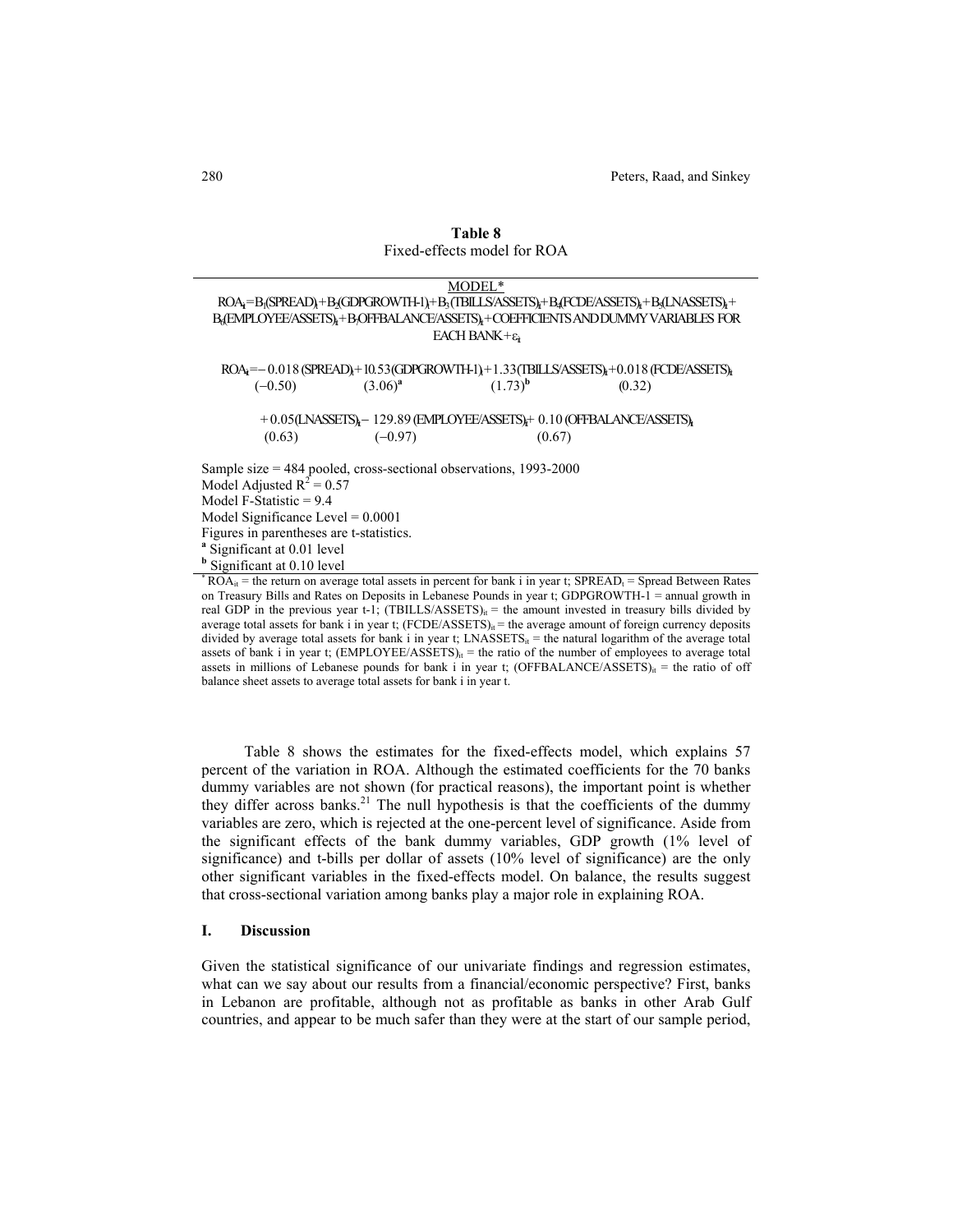but not as safe as our control banks that benefit from petrodollar economies. In general, the cessation of war, reduced inflation, and the worldwide focus on bank capital adequacy are clear reasons for an improved banking environment in Lebanon. Specifically, our models show a strong association between economic growth (or spread management) and bank profitability, whether measured by ROE or ROA. From a bank financial-management perspective, it seems that investing in Lebanese t-bills has a positive association with bank profitability. Rather than gather deposits and mainly make (nongovernment) loans, the traditional banking function, Lebanese banks gather deposits but come up a bit short on the lending side as they invest heavily in t-bills. This portfolio strategy is not irrational, of course, as Lebanese t-bills offer high returns. It comes at a potentially high social cost, however, as loans to the private sector should provide a greater stimulus for economic growth. The basic function of financial intermediaries − to channel savings into productive investments − is being circumvented in Lebanon. If the low loan-to-asset ratios found in Lebanese banks can be increased through productive lending, this improvement would help jump-start the sluggish Lebanese economy.

### **VI. SUMMARY AND CONCLUSIONS**

At the end of the civil war in Lebanon (1990), Charbaji, Mikdashi, and Chebaro (1994) describe Lebanese banks as having "suffered a severe decline in activity and profitability and dissolution of financial capital" (p. 86). Since then, we find bank profitability and capital are quite strong in Lebanon but not as strong as a control group of banks from five other Arab Gulf countries. However, in terms of better performing the traditional bank intermediation function, Lebanese banks have considerable room for improvement. This finding provides our main policy implication for the banking sector in Lebanon: Quite simply, do what banks are supposed to do and make more loans, which will stimulate the economy and promote economic growth. A related policy recommendation is for Banque du Liban, the central bank, to discontinue offering high returns on t-bills, which provides a major disincentive for banks not to engage in lending to the private sector. On balance, if banks in emerging markets do not do their jobs, they restrict the ability of their countries to grow and their markets to develop more fully.

#### **NOTES**

- 1. This section draws on Charbagi (2001), Shehadi and Schneider-Sickert (1998), and Schneider-Sickert and Iskandar (1998).
- 2. During July 1997, the US lifted its travel ban on its citizens traveling to Lebanon. Prior to that de facto entry was achieved by entering Lebanon with a visa separate from one's passport. The events of September 11, 2001 have renewed concerns about safe travel around the world.
- 3. The total value of tourism was estimated to be about the equivalent of US\$600 million for 1993. By year-end 1998, however, the figure had more than doubled to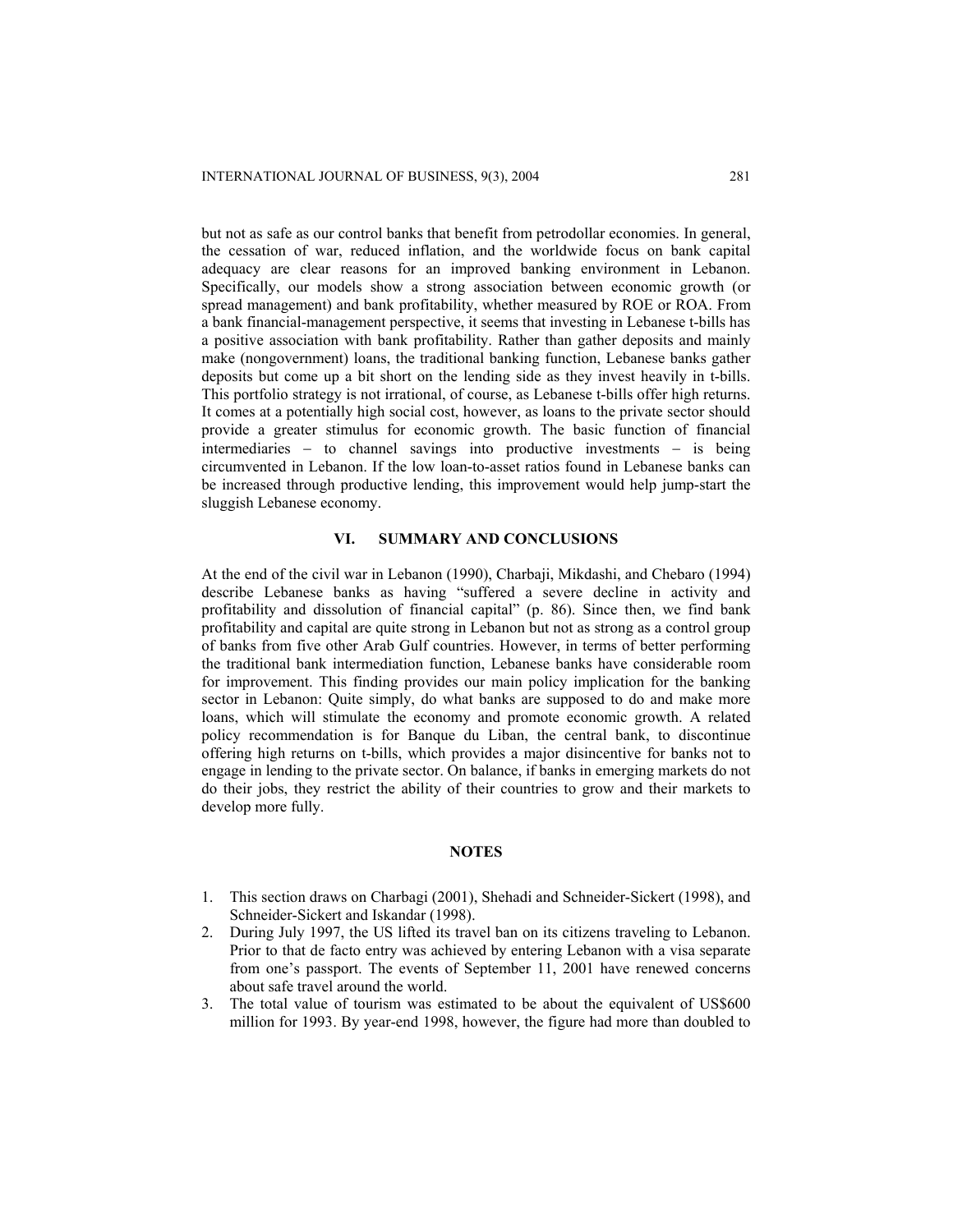US\$1.3 billion. From 1993 through 1998, the number of visitors to Lebanon and tourism revenues have grown at annual rates of 24% and 21%, respectively. See Ladki, et al. [2001].

- 4. About 12 million people of Lebanese origin live elsewhere in the world, most of them in economies more prosperous than Lebanon. The Ministry of Finance estimated the amount of remittances at the equivalent of US\$939 million in 1996, but this figure is quite unreliable. Errors and omissions in the Ministry of Finance data amounted to over US\$4 billion in their reconciliation of the balance of payments.
- 5. Approximately 90 percent of loans made by Lebanese banks are denominated in US dollars. Lebanese banks tend to follow a practice of using the money they receive in Lebanese pound deposits to invest in Lebanese treasury bills, and using the money they receive in US dollar deposits to make US dollar loans.
- 6. The average interest rate on US dollar denominated loans and deposits were not available for 1993 and 1994.
- 7. One aspect of capital-structure regulation in Lebanon is that even the smallest banks must have at least 10 billion Lebanese pounds in shareholders' equity, a substantial constraint for small banks. However, although all banks are subject to BIS capital-structure rules, they tend to be more binding for larger banks.
- 8. Bilanbanques is published annually by Bank Data Financial Services in collaboration with the Association of Banks in Lebanon and is sponsored by Banque du Credit Libanais. Each issue of Bilanbanques reports data for the two years immediately preceding the issuance year.
- 9. As of 2001, the Ministry of Finance requires all Lebanese banks to follow International Accepted Accounting Standards. Before this, most banks were preparing financial statements according to US Generally Accepted Accounting Principles. The Banking Control Commission of the Lebanese Central Bank supervises closely the activities and operations of Lebanese banks according to strict rules and regulations. Lebanese banks are highly regulated. Financial statements of Lebanese commercial banks are audited by major accounting firms (e.g., Deloitte and Touche and Price Waterhouse Coopers).
- 10. The number of banks varied between 1993 and 2000 because some banks started operations during this period while other banks disappeared because of insolvencies and mergers.
- 11. In their theoretical exposition, Hannan and Hanweck used expected ROA. We employ average ROA over a number of years as a proxy for expected ROA.
- 12. Although we specifically test the relationship between bank profitability and size, we do not test for economies of scale.
- 13. Awkward foreclosure laws in Lebanon as well as a lack of liquidity in residential real-estate markets also make mortgage lending an unattractive investment for Lebanese banks.
- 14. This standard is based mainly on the US experience, excluding the ten largest banks. For example, during the 1980s a bank that did one percent or better on assets was a high-performance bank. After the early 1990s, banks that were not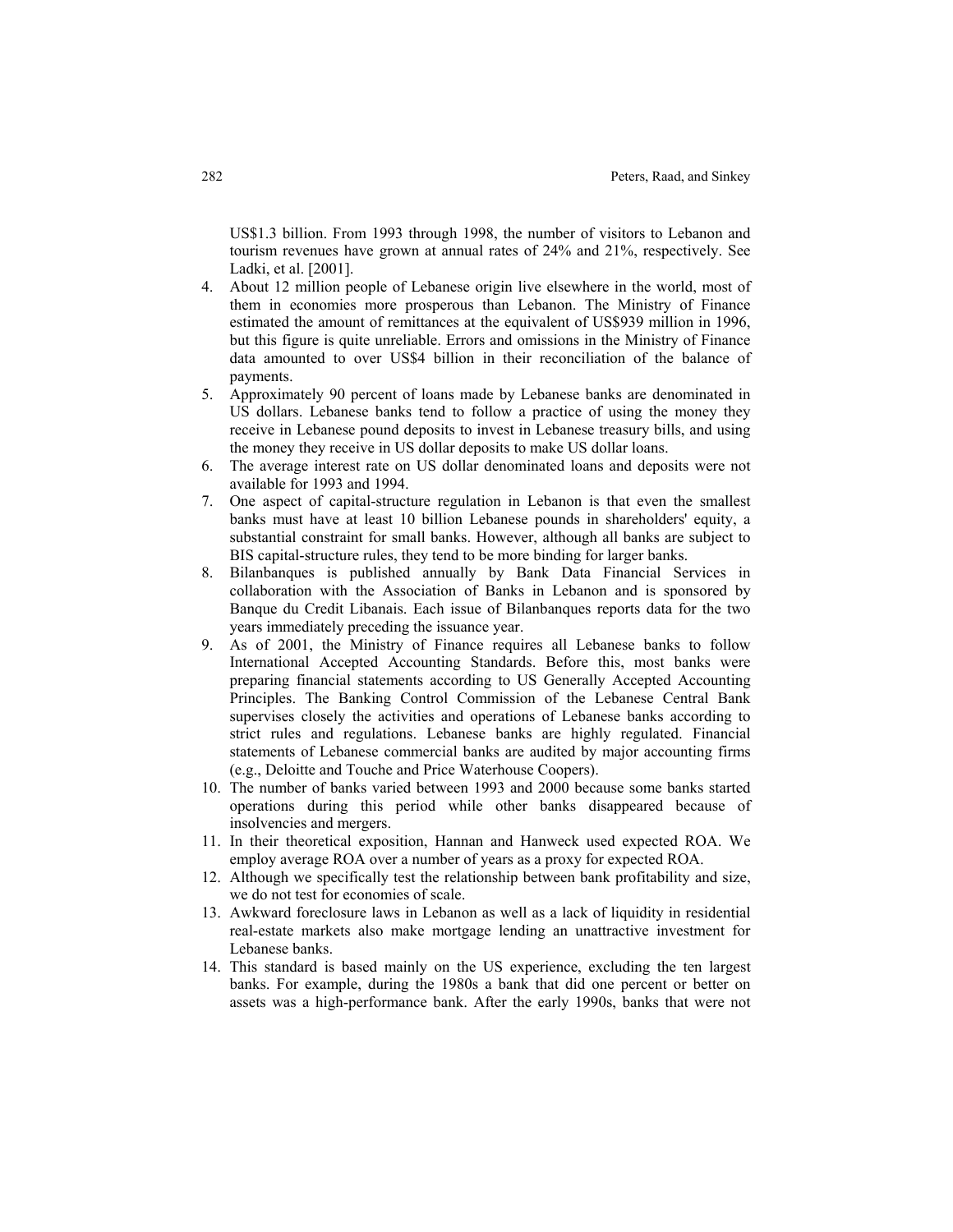doing at least one percent on assets were underperforming. For example, see Bassett and Zakrejsek [2000].

- 15. The simultaneous increase in ROA and decrease in ROE were due to large increases in the ratio of shareholders equity to total assets for most banks. Banque du Liban put pressure on banks to increase equity capital and introduced capitalstructure rules on banks during this period.
- 16. Our risk indices in Table 3 are calculated as "typical", as described by Eisenbeis and Kwast [1992], which means that they are based on cross-sectional estimates of the components of the risk index. Since Blasko & Sinkey [2004] show that RIs based on individual bank, time-series standard deviations of ROA produce different results, we also employ their method of calculation. The findings, however, are not qualitatively different in this case (Table 3). On balance, bank safety in Lebanon has improved over our test period.
- 17. At the end of 2000, the largest bank was Banque du Liban et d'Outre-Mer with total assets of 8,736 billion Lebanese pounds (\$5.8 billion) while the smallest bank was Rafidain Bank with total assets of 15 billion Lebanese pounds (\$10 million).
- 18. A three-page table of these finding is available from the authors.
- 19. We acknowledge that pooling the observations across years introduces some dependence in the error terms of the model because the same firms are represented multiple times.
- 20. Although VIF estimates (see the notes to Table 6) indicate that multicollinearity is not a problem, we still are concerned about the high pairwise correlation (0.57) between SPREAD and GDPGROWTH-1. Therefore, we reestimated the ROE regression without SPREAD and find that GDPGROWTH-1 has the expected positive sign and is statistically significant  $(t = 2.76)$ . When we exclude GDPGROWH-1, the t-statistic on spread increases to 3.3 from 2.15. Thus, when both variables are included in the ROE regression, their separate effects become blurred. The estimated relationships of the other variables showed only minor difference in these experiments.
- 21. In the F-test, the unrestricted model is the fixed-effects model while the restricted model is a pooled model with a single constant term.

#### **REFERENCES**

- Bassett, W. and Zakrejsek, E., 2000, "Profit and Balance Sheet Developments at U.S. Commercial Banks in 1999," *Federal Reserve Bulletin*, June, pp. 367-395.
- Berger, A. N., 1995, "The Relationship between Capital and Earnings in Banking," *Journal of Money, Credit and Banking*, Vol. 27, No.2, May, pp. 432-456.

*Bilanbanques*, Association of Banks in Lebanon, various issues.

- Blăsko, M. and Sinkey, J.F. Jr., 2004, "Bank Asset Structure, Real-Estate Lending, and Risk-Taking," *Quarterly Review of Economics and Finance*, (forthcoming).
- Bourke, P., 1989, "Concentration and Other Determinants of Bank Profitability in Europe, North America and Australia," *Journal of Banking and Finance*, Vol. 13, pp. 65-79.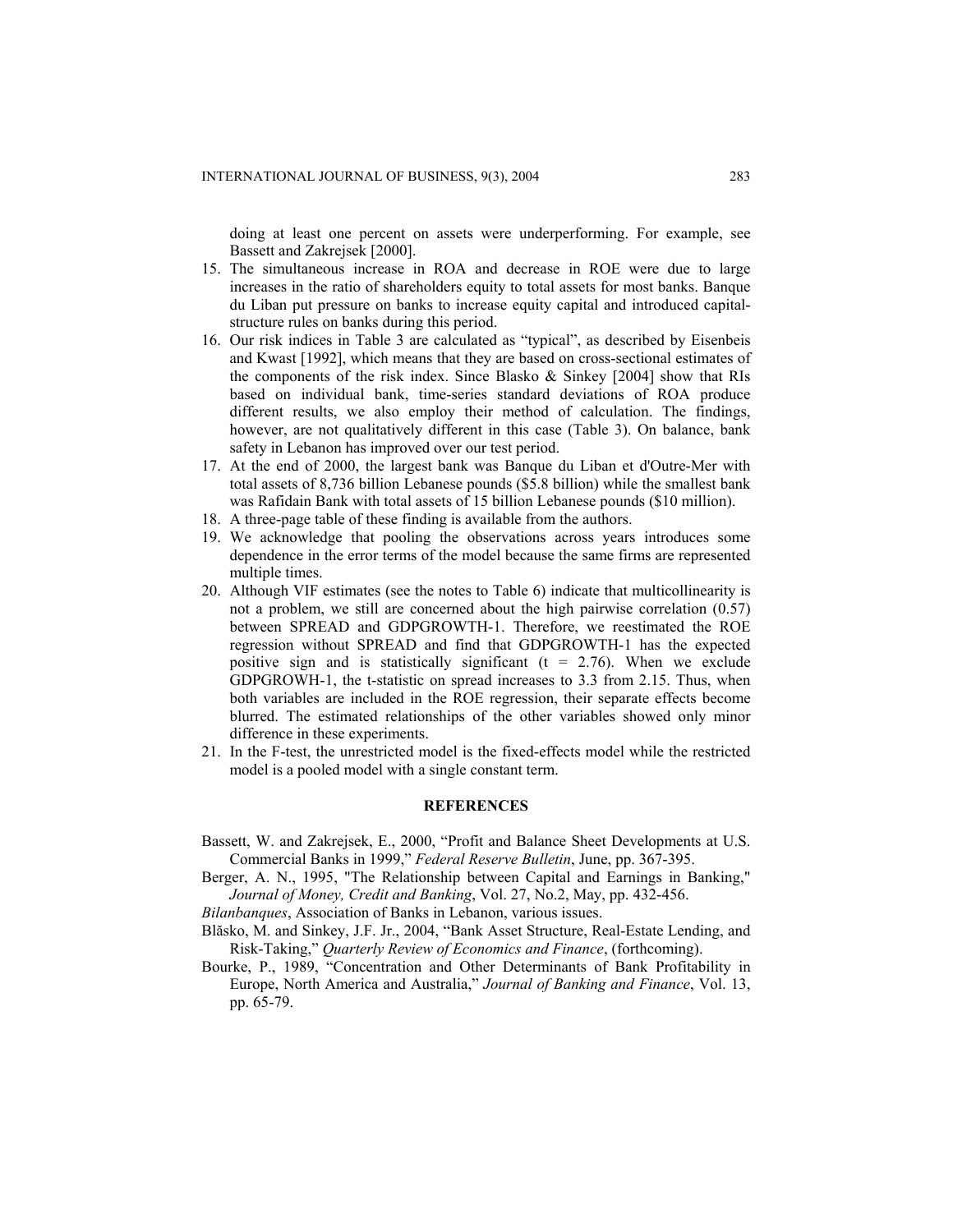- Charbagi, A., 2001, "Developing a Model to Restructure the Overpopulated Banking Industry in Lebanon," *Managerial Auditing Journal*, Vol. 16, No. 1, pp. 28-35.
- Charbaji, A., Mikdashi, T., and Chebaro, H., 1994, "Qualitative Techniques Transfer in Lebanon: Implications for the Financial Sector," *International Journal of Commerce and Management,* Vol. 4, No. 4, pp. 85-94.
- Eisenbeis, R.A. and Kwast, M.L., 1991, "Are Real Estate Depositories Viable? Evidence from Commercial Banks," *Journal of Financial Services Research,*  March,. 5-24.
- *Financial Markets Handbook,* Banque du Liban.
- Goldberg, L.G. and Rai, A., 1996, "The Structure Performance Relationship in European Banking," *Journal of Banking and Finance*, Vol. 20, No. 4, May, pp. 745-771.
- Greene, W. H. *Econometric Analysis*, New York: MacMillan, 1990.
- Hannan, T.H. and Hanweck, G.A., 1988, "Bank Insolvency Risk and the Market for Large Certificates of Deposit," *Journal of Money Credit and Banking*, Vol. 20, No. 2, May, pp. 203-211.
- Ladki, S., Mikdashi, T., Fahed, W., and Abbas, H., 2001, "Arab Tourists and the Lebanese Vacation Ownership Industry: A Quality of Life Perspective," *International Journal of Hospitality Management*.
- Liang, J.N. and Savage, D.T., 1990, "The N onbank Activities of Bank Holding Companies," *Federal Reserve Bulletin*, May, pp. 280-292.
- *Monthly Interest Rates*, Banque du Liban, (found on website: www.bdl.gov.lb)
- Molyneux, P. and Thornton, J., 1992, "Determinants of European Bank Profitability: A Note," *Journal of Banking and Finance*, Vol. 16, No. 6, December, pp. 1173-1178.
- Nash, R.C. and Sinkey, J.F., Jr., 1997, "On Competition. Risk, and the Hidden Assets in the Market for Bank Credit Cards," *Journal of Banking and Finance*, 21, pp. 89- 112.
- Neely, M.C. and Wheelock, D.C., 1997, "Why Does Bank Performance Vary Across States?" *Federal Reserve Bank of St. Louis Review*, Vol. 79, No. 2, March-April, pp. 27-40.
- Schneider-Sickert C. and Iskandar, M., 1998, "Banking and Growth" *Lebanon, the Annual Business, Economic and Political Review*, Oxford Business Group, pp. 71- 81.
- Shehadi, K. and Schneider-Sickert, C., 1998, "Re-emerging Into Uncertainty", Lebanon, the Annual Business, Economic and Political Review, Oxford Business Group, pp. 37-43.
- Sinkey, J.F. Jr., 1998, *Commercial Bank Financial Management*. Upper Saddle River, NJ: Prentice Hall, pp. 616-624.
- Sinkey, J.F. Jr., Nash, R.C., 1993, "Assessing the Riskiness and Profitability of Credit-Card Banks," *Journal of Financial Services Research,* June, Volume 7, Number 2, 127-150.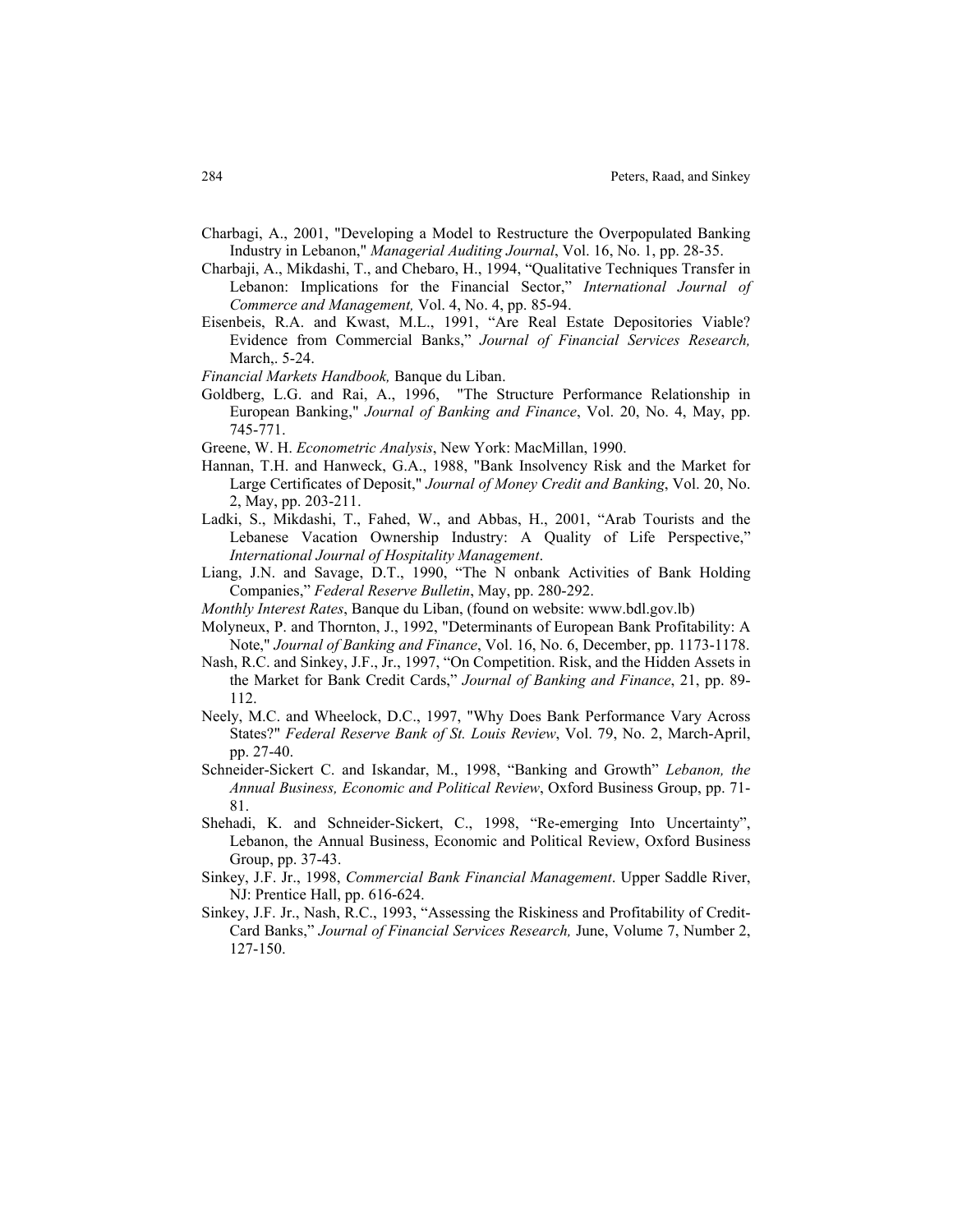## **APPENDIX A**

This appendix shows ROE, ROA, and derived relations from these data from 1995 to 1999 by country for our control group of 52 banks from five Arab Gulf Countries. The group contains all the banks in these countries and the data are the only available information that we could find.

|                         | Country                 | <b>UAE</b> | Saudi<br>Arabia | Kuwait  | Bahrain | Oman   |
|-------------------------|-------------------------|------------|-----------------|---------|---------|--------|
| Year                    | Performance             | $N=18$     | $N=10$          | $N = 8$ | $N=9$   | $N=7$  |
|                         | ROA %                   | 1.84       | 1.38            | 1.16    | 1.82    | 1.95   |
| 1995                    | ROE %                   | 11.0       | 14.0            | 8.73    | 8.30    | 18.89  |
|                         | ROA%                    | 2.66       | 1.43            | 1.54    | 2.07    | 1.82   |
| 1996                    | ROE%                    | 14.98      | 13.39           | 11.27   | 9.87    | 17.80  |
|                         | ROA%                    | 2.78       | 1.41            | 1.79    | 2.56    | 2.09   |
| 1997                    | ROE %                   | 16.14      | 14.13           | 12.63   | 13.65   | 18.52  |
|                         | ROA%                    | 2.56       | 1.52            | 1.40    | 1.68    | 1.96   |
| 1998                    | ROE %                   | 14.37      | 15.14           | 8.94    | 10.27   | 15.48  |
|                         | ROA%                    | 2.48       | 1.41            | 1.54    | 1.99    | 1.64   |
| 1999                    | ROE %                   | 13.27      | 13.73           | 9.66    | 11.98   | 12.89  |
|                         | ROA%                    | 2.46       | 1.43            | 1.49    | 2.02    | 1.89   |
| <b>MEANS</b>            | ROE %                   | 13.96      | 14.06           | 10.24   | 10.82   | 16.72  |
| Standard<br>Deviation   | ROA%                    | 0.37       | 0.05            | 0.23    | 0.33    | 0.17   |
| Capital<br>$Ratio(\% )$ | Inverse of<br>ROE / ROA | 17.65      | 10.17           | 14.51   | 18.71   | 11.32  |
| Risk Index              | Eisenbeis &<br>Kwast    | 54.90      | 217.30          | 69.50   | 61.80   | 77.60  |
| Solvency                | $P(BVE) < 0$ %          | 0.0166     | 0.0010          | 0.0103  | 0.0131  | 0.0083 |

Notes: P(BVE) < 0 stands for the probability of book value of equity less than zero. It equals the reciprocal of  $2(RI)^2$ , where RI = risk index. See Table 3 for additional notes.

Source: See Table 4.